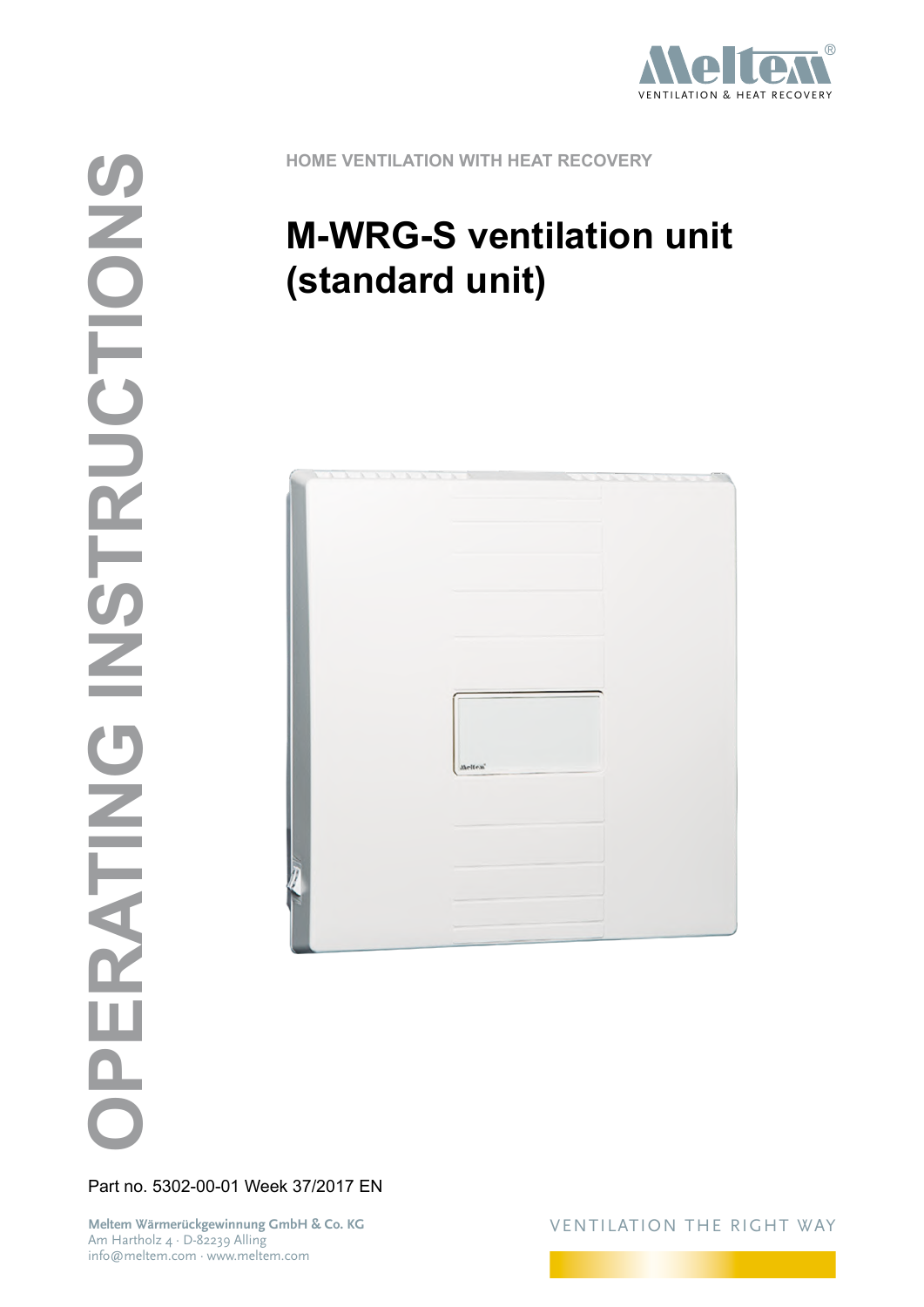

### **Contents**

| 1     |          |
|-------|----------|
| 1.1   |          |
| 1.2   |          |
| 1.3   |          |
| 1.4   |          |
| 1.5   |          |
| 1.6   |          |
| 1.7   |          |
| 1.7.1 |          |
| 172   |          |
| 1.7.3 |          |
| 1.7.4 |          |
| 1.7.5 |          |
| 1.7.6 |          |
| 1.8   |          |
| 1.9   |          |
| 1.10  |          |
| 1.11  |          |
|       |          |
| 2     |          |
| 2.1   |          |
| 2.2   |          |
| 2.3   |          |
| 2.4   |          |
| 3     |          |
| 3.1   |          |
|       |          |
|       |          |
| 3.2   |          |
| 4     |          |
| 5     |          |
| 5.1   |          |
| 5.1.1 |          |
| 5.1.2 |          |
| 5.1.3 |          |
|       |          |
| 5.2   | 13       |
| 5.2.1 | 13<br>14 |
| 5.2.2 |          |
| 6     | 14       |
| 6.1   | 14       |
| 6.2   | 14       |
| 6.3   | 15       |
| 6.4   | 15       |
| 7     | 16       |
| 8     | 16       |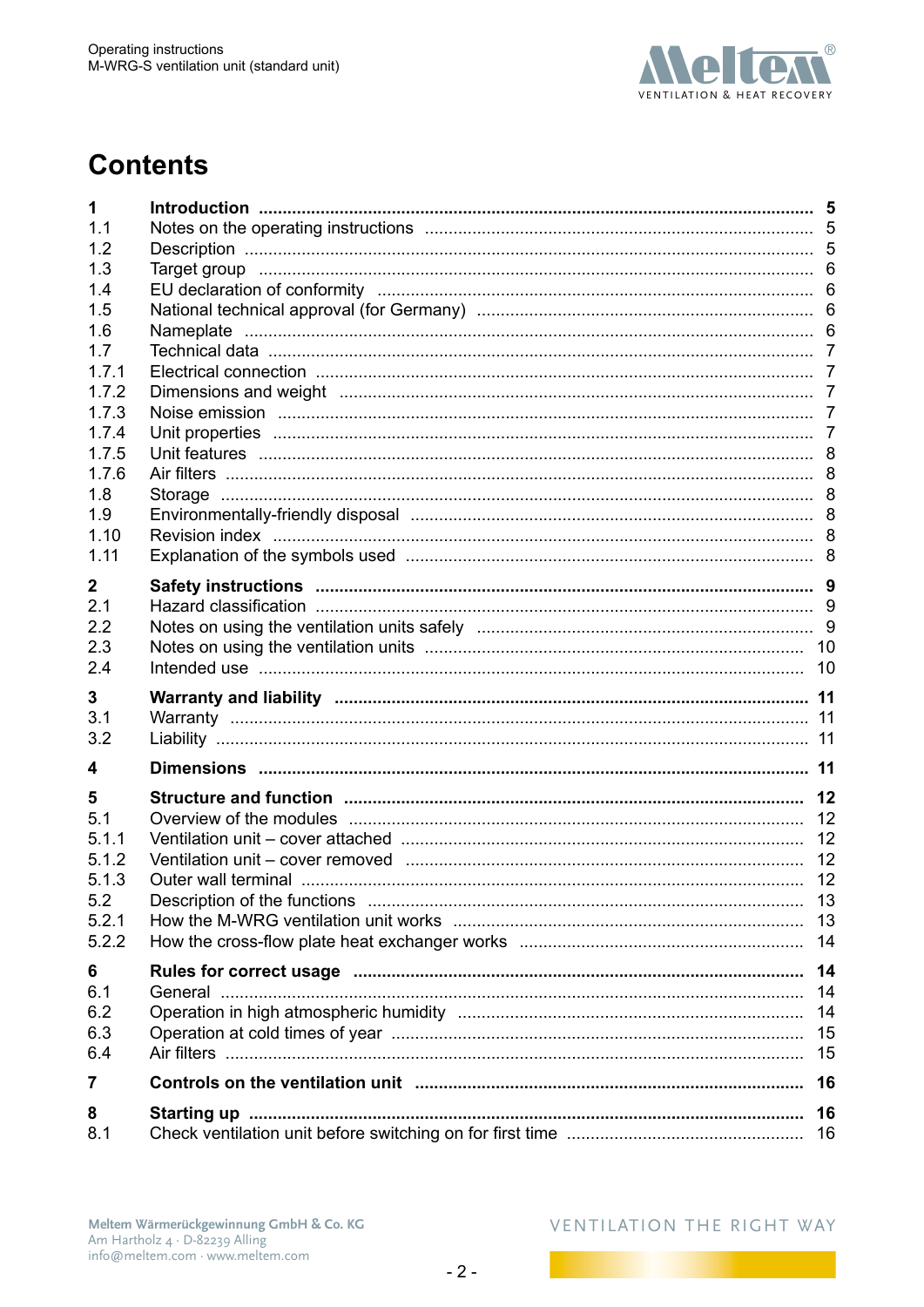

| 8.2<br>8.3      |  |
|-----------------|--|
| 9<br>9.1<br>9.2 |  |
| 10              |  |
| 10.1            |  |
| 10.2            |  |
| 10.3            |  |
| 10.3.1          |  |
| 10.3.2          |  |
| 10.3.3          |  |
| 10.34           |  |
| 10.3.5          |  |
| 11              |  |
| 12              |  |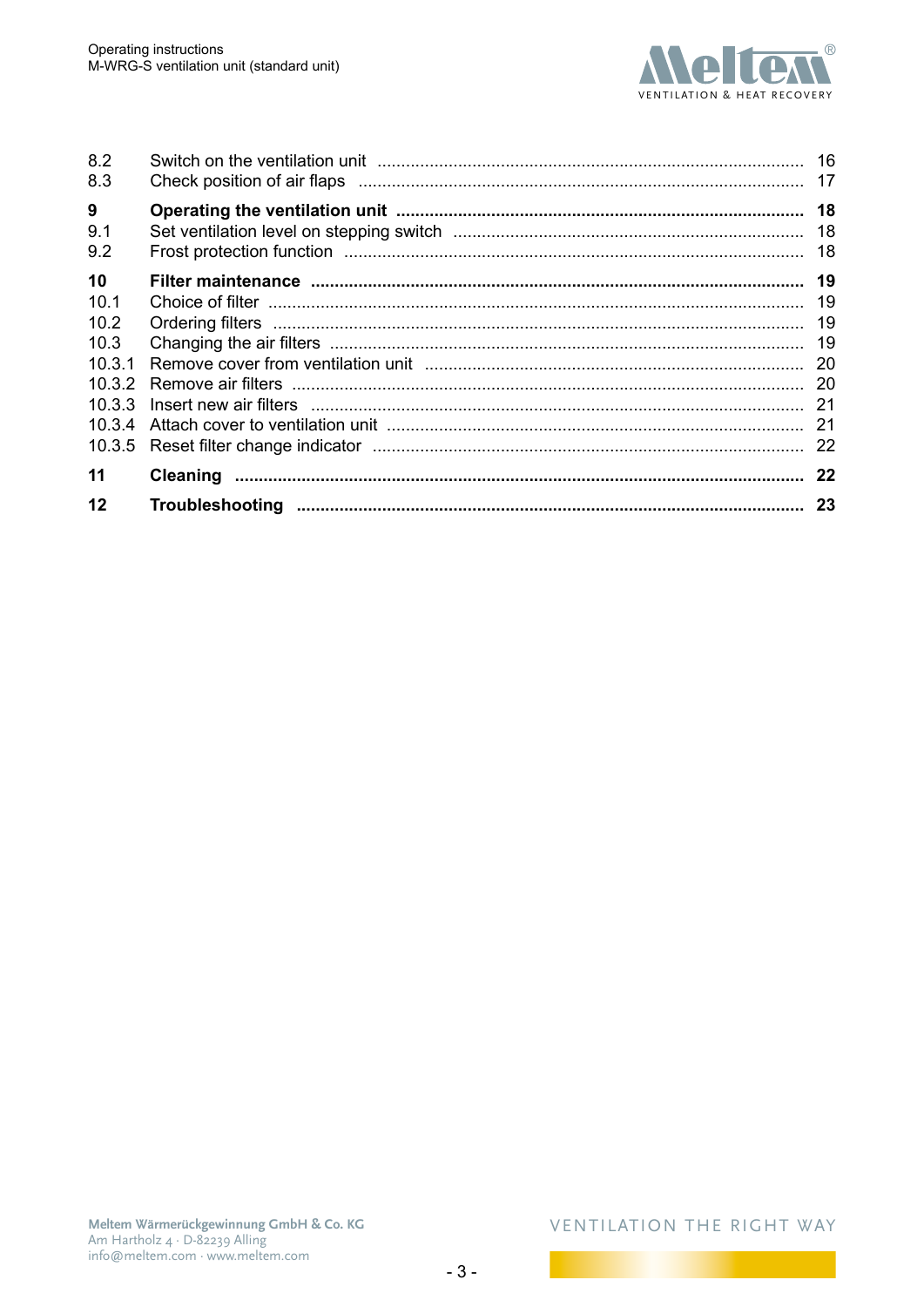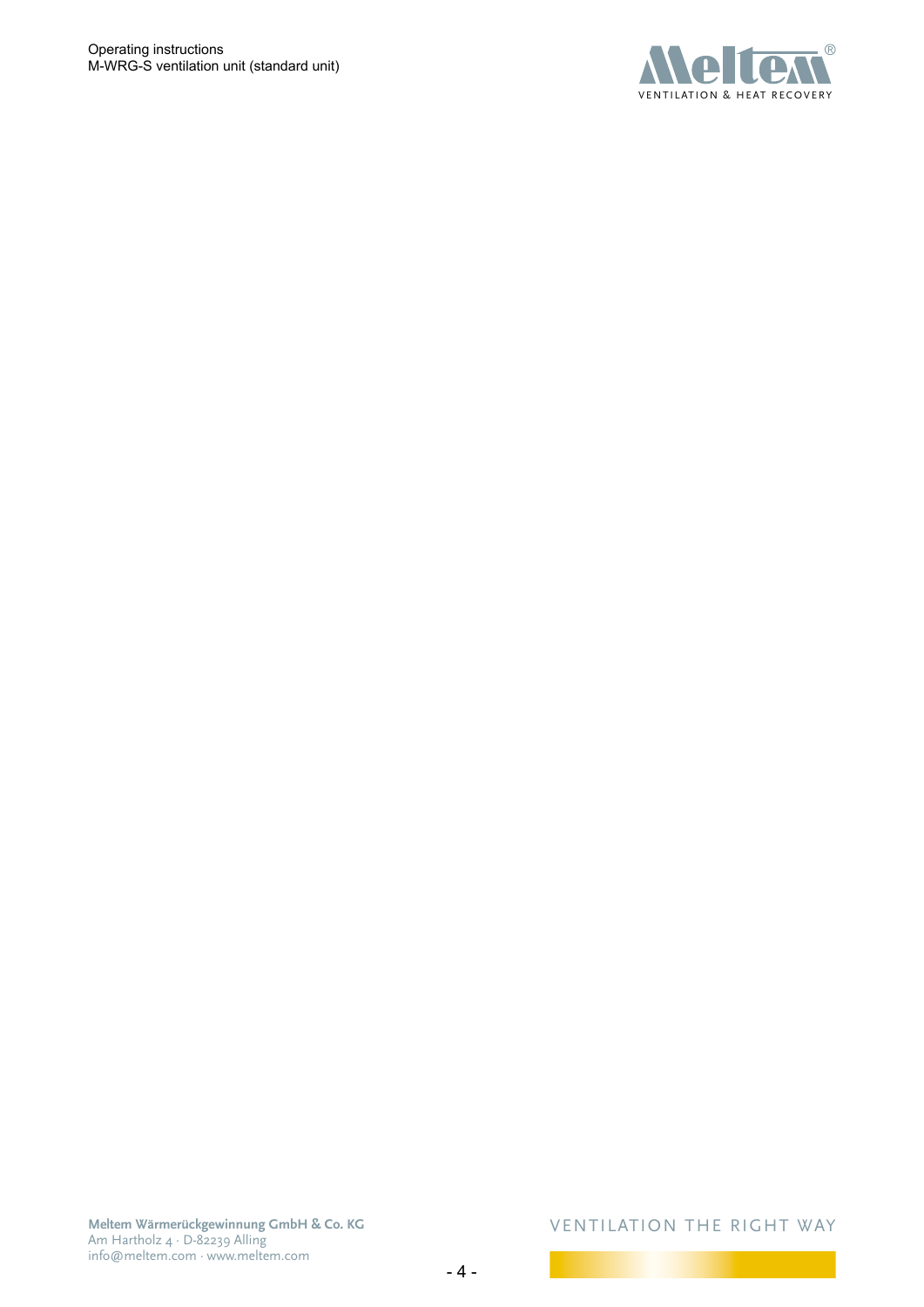

### <span id="page-4-0"></span>**1 Introduction**

#### **1.1 Notes on the operating instructions**



These original operating instructions contain important information that should be followed when setting up and using the M-WRG-S ventilation unit.

- ► Read all the instructions carefully before starting up the ventilation unit to avoid possible risks and mistakes.
- When assembly is complete, give these instructions to the home owner, caretaker or property manager.
- These instructions are part of the product. Keep the instructions in a safe place for future reference.

#### **WARNING**

- Follow ALL danger and warning instructions and notes on precautionary measures.
- Read section ["2 Safety instructions" on page](#page-8-1) 9 carefully.

#### **1.2 Description**

These instructions describe how to set up and operate the decentralised ventilation unit M-WRG-S (see [Fig.](#page-4-1) 1).

M-WRG-S stands for Meltem heat recovery standard unit. Home ventilation expertise extending back over 30 years has been incorporated into this product from Meltem Wärmerückgewinnung.

Using windows for ventilation, particularly during periods of cold weather, is now a thing of the past. This ventilation unit brings in outdoor air fully automatically, and heats it by recovering heat from the air that is extracted. Outdoor air and extract air are routed in separate ducts through a crossflow plate heat exchanger (see section [5.2.2](#page-13-1) on [page](#page-13-1) 14). You save on heating costs, increase your living comfort and are kind to the environment by reducing CO<sub>2</sub> emissions. An air filter also removes pollen, dust and other impurities from the Fig. 1: M-WRG-S ventilation unit outdoor air.

<span id="page-4-1"></span>

The ventilation units are designed for continuous operation and can be both surface-mounted and flush-mounted. The ventilation units are low-maintenance, but **regular filter changes** are important.

A stepping switch on the M-WRG-S ventilation unit is used to set three different power levels and a time-limited intensive ventilation level. It therefore allows you to adapt the air flow to your needs.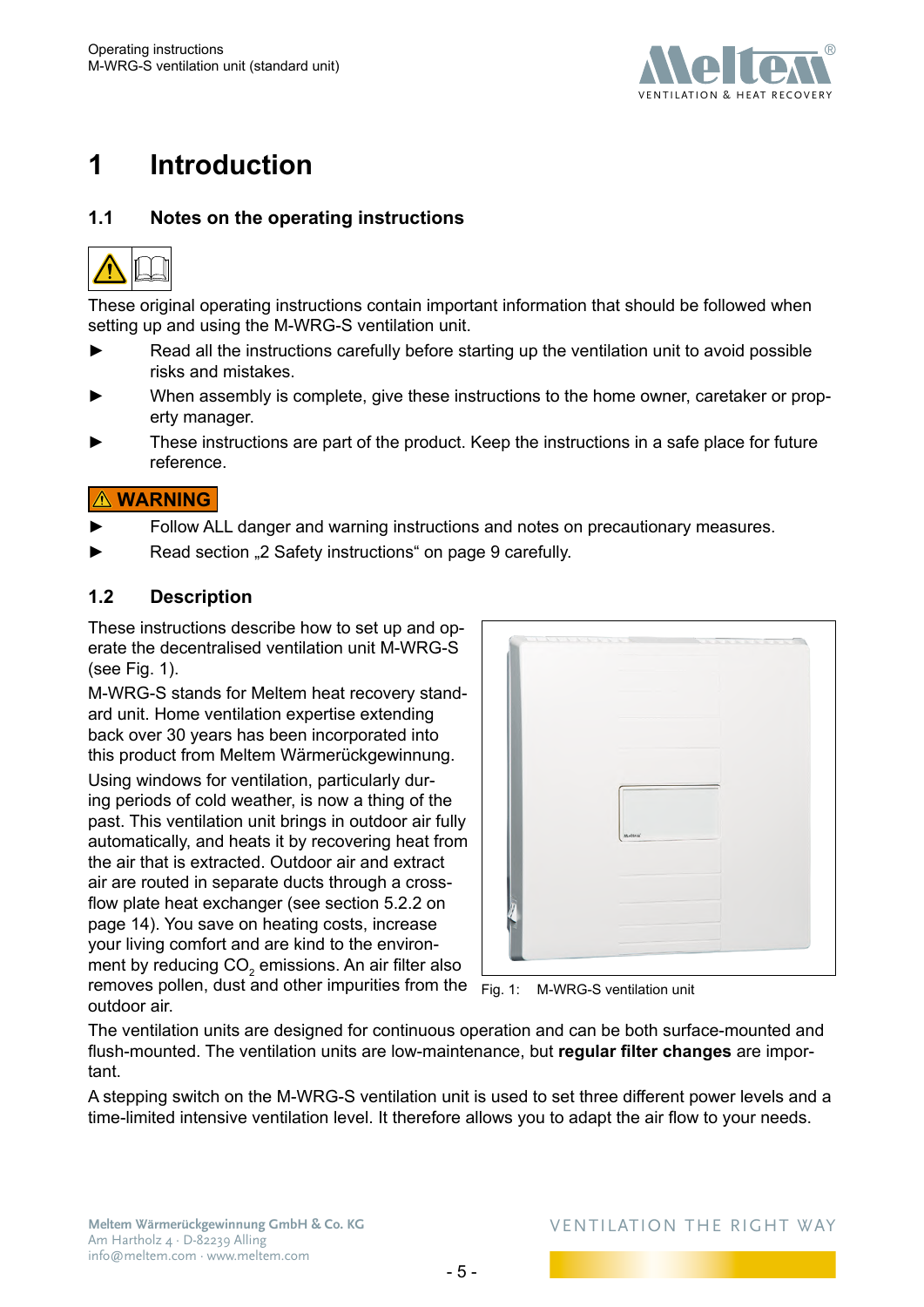

#### <span id="page-5-0"></span>**1.3 Target group**

These operating instructions are intended for users of the ventilation unit. No special prior knowledge is needed.

#### **1.4 EU declaration of conformity**

The ventilation unit described below

| Type:        | M-WRG-S |
|--------------|---------|
| Part number: | 5010    |

manufactured by

Meltem Wärmerückgewinnung GmbH & Co. KG Am Hartholz 4 82239 Alling

conforms to the regulations and standards listed in the EU Declaration of Conformity provided.

#### **1.5 National technical approval (for Germany)**

A valid national technical approval from the Deutsches Institut für Bautechnik (DIBt) must be obtained for the ventilation unit before it is installed in Germany. This approval can be provided upon request or can be downloaded from our website at [www.meltem.com/waermerueckgewinnung/](http://www.meltem.com/waermerueckgewinnung/downloads/) [downloads/](http://www.meltem.com/waermerueckgewinnung/downloads/) (see also the QR code on the back page of these instructions).

The approval number is Z-51.3-138 (see item 1 in [Fig.](#page-5-1) 2).

► For installation outside Germany, the national regulations applicable in your country should be followed.

<span id="page-5-1"></span>

Fig. 2: Approval number and nameplate

#### **1.6 Nameplate**

You will find the nameplate on the intermediate plate on the inside of the housing (see item 2 in [Fig.](#page-5-1) 2).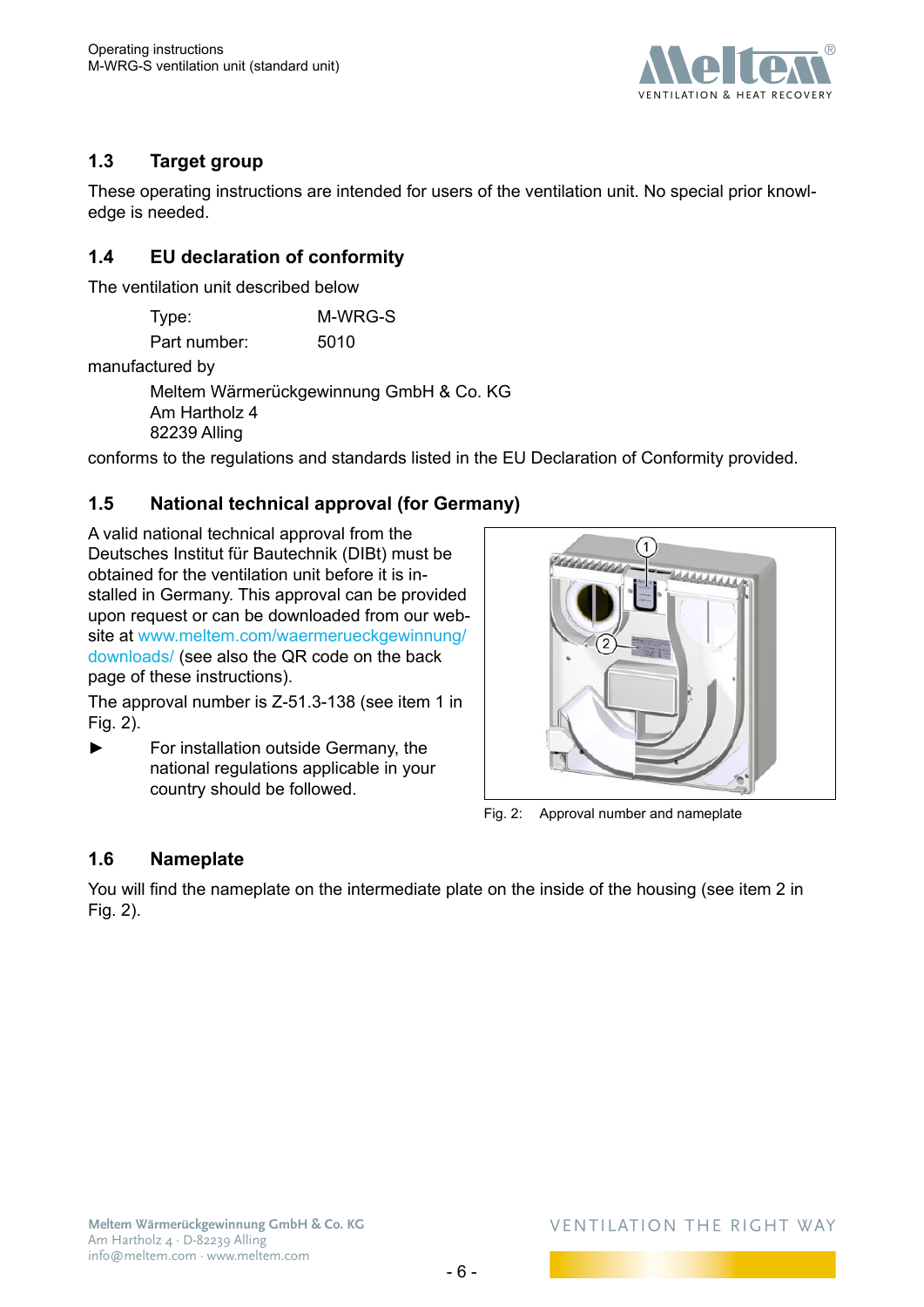

### <span id="page-6-0"></span>**1.7 Technical data**

#### **1.7.1 Electrical connection**

| Operating voltage                                       | 230 V AC                                                                                         |
|---------------------------------------------------------|--------------------------------------------------------------------------------------------------|
| Mains frequency                                         | 50 Hz                                                                                            |
| Power consumption                                       | $3.8 - 37 W$                                                                                     |
| Power consumption in relation to the air volume<br>flow | 0.17 W/m <sup>3</sup> /h (at 30 m <sup>3</sup> /h)                                               |
| Maximum current consumption                             | 0.16A                                                                                            |
| Connecting cable                                        | NYM-J 3 x 1.5 mm <sup>2</sup>                                                                    |
| IP rating                                               | IPX1<br>IPX4 with protective cap on mains switch<br>(optional, must be installed at the factory) |

#### **1.7.2 Dimensions and weight**

| Unit dimensions excluding air connectors<br>(see also Fig. 3 on page 11) | 409 mm x 388 mm x 196 mm (H x W x D) |
|--------------------------------------------------------------------------|--------------------------------------|
| Visible unit depth when surface-mounted                                  | 196 mm                               |
| Visible unit depth when flush-mounted                                    | 66 mm                                |
| Outdoor air/exhaust air connectors                                       | <b>DN 100</b>                        |
| Weight                                                                   | Approx. 8.1 kg                       |

#### **1.7.3 Noise emission**

| Sound pressure level $L_{p_A}$ flush-mount                              | 15.5 - 46.5 dB(A)/A $_{\rm eq}$ 10 m <sup>2</sup> |
|-------------------------------------------------------------------------|---------------------------------------------------|
| Sound pressure level $L_{p_A}$ surface-mount                            | 19 - 46 dB(A)/A <sub>eq</sub> 10 m <sup>2</sup>   |
| Sound insulation $D_{n,\text{ew}}$ flush-mount/surface-mount   50/50 dB |                                                   |

#### **1.7.4 Unit properties**

| Air flow                 | $15 - 100$ m <sup>3</sup> /h |
|--------------------------|------------------------------|
| Heat recovery efficiency | $Up$ to 76 %                 |
| Leakage                  | 10.1%                        |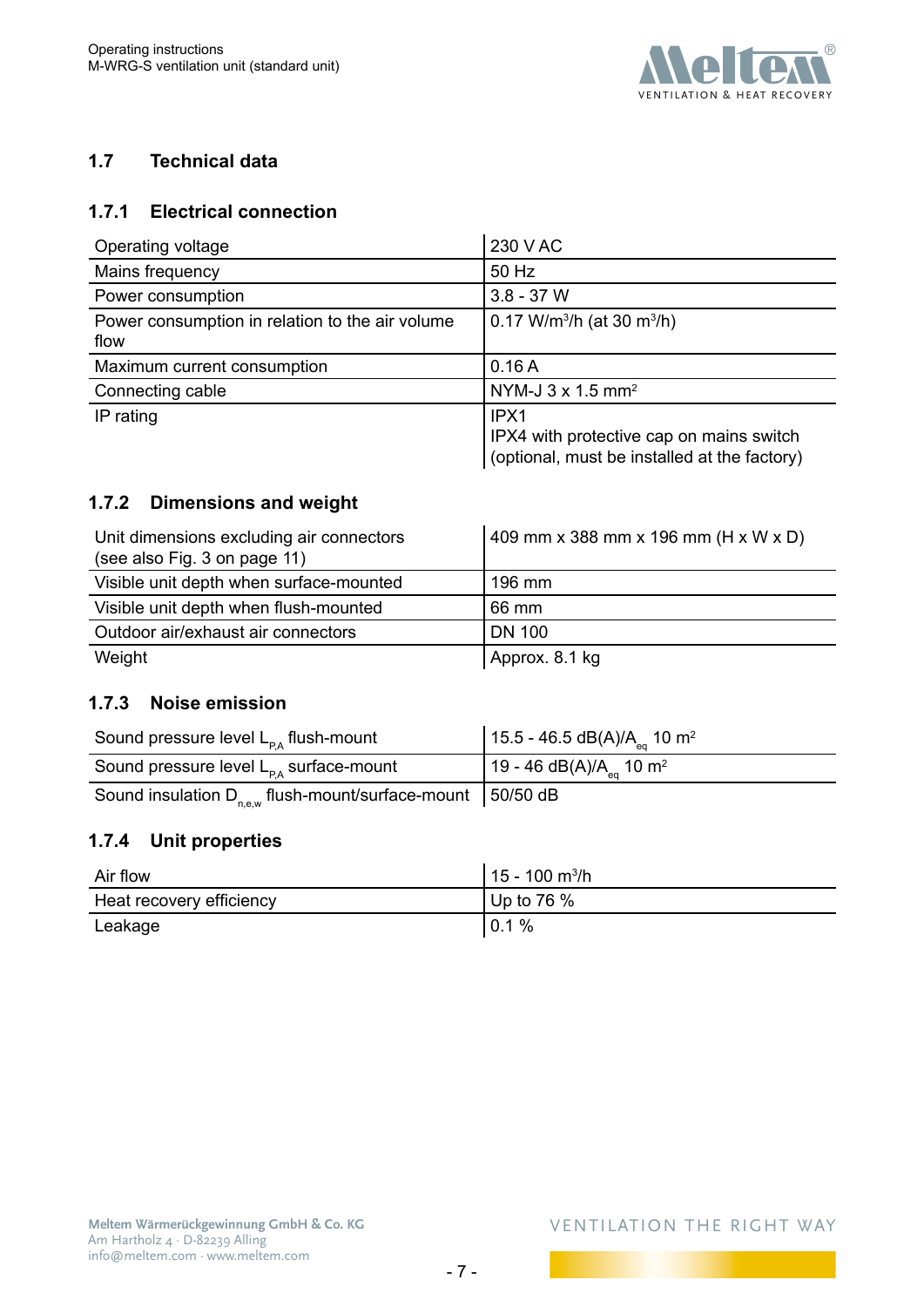

#### <span id="page-7-0"></span>**1.7.5 Unit features**

| Output control                                                                                                                 | 3 levels + intensive ventilation level               |
|--------------------------------------------------------------------------------------------------------------------------------|------------------------------------------------------|
| Supply air/extract air fan                                                                                                     | EC direct current motor, radial fan                  |
| Heat exchanger                                                                                                                 | Cross-flow plate heat exchanger                      |
| Filter change indicator (according to the level of soiling of<br>the filter or at least one year since the last filter change) | Audible                                              |
| Condensate drainage                                                                                                            | Via exhaust air pipe, no condensate<br>trap required |
| Fully automatic cover flap control when switching On / Off,<br>in Standby mode and if the power fails                          | Yes                                                  |
| Frost protection function                                                                                                      | Yes                                                  |

#### **1.7.6 Air filters**

| <b>Designation</b>                   | <b>Filter class</b> | Filter area         |
|--------------------------------------|---------------------|---------------------|
| Standard filter                      | G4                  | $10.36 \text{ m}^2$ |
| Allergy filter (optional)            | F7                  | $10.32 \text{ m}^2$ |
| Activated charcoal filter (optional) | M <sub>6</sub>      | $10.12 \text{ m}^2$ |

#### **1.8 Storage**

► Store the ventilation unit in its original packaging in a dry place where the temperature ranges between 0 °C and +40 °C.

#### **1.9 Environmentally-friendly disposal**

The ventilation unit components must not be disposed of in the residual waste bin.

 $\boxtimes$ 

- In Germany, metal and plastic components should be disposed of at the local recycling centre. The national regulations in other EU states should also be followed.
	- ► In Germany, electrical components should be disposed of in accordance with the Electrical and Electronic Equipment Act (ElektroG). In other EU states, the national implementation of the Waste Electrical and Electronic Equipment Directive 2012/19/ EU (WEEE) should be followed.
	- ► In Germany, rechargeable batteries and accumulators should be disposed of in accordance with the Batteries Act (BattG). The national implementation of the Battery Directive 2006/66/EC should be followed in other EU states.
	- ► The regulations and statutory requirements in your own country concerning disposal should also be followed.

#### **1.10 Revision index**

| <b>Edition</b> | Manual                                            | Date            |
|----------------|---------------------------------------------------|-----------------|
| 5th edition    | I Operating instructions M-WRG-S ventilation unit | Week 37/2017 EN |

#### **1.11 Explanation of the symbols used**

- This symbol indicates an action to be taken.
- This symbol indicates a list.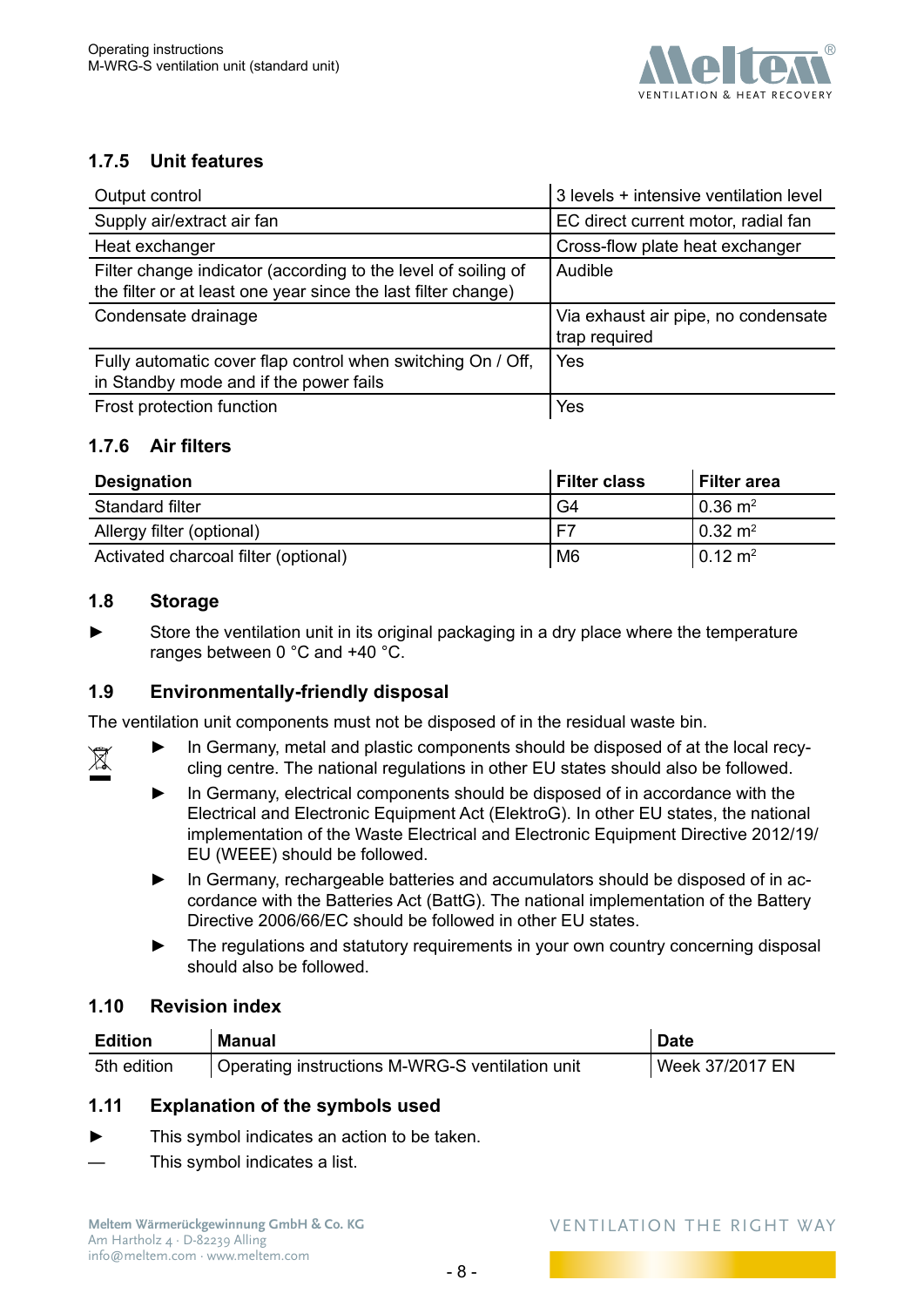

### <span id="page-8-1"></span><span id="page-8-0"></span>**2 Safety instructions**

These instructions contain notes that you must follow for your own personal safety and to avoid injury and damage to property. They are highlighted by warning triangles and are shown as follows according to the level of danger.

#### **2.1 Hazard classification**

#### $\blacktriangle$ **DANGER**

The signal word designates a hazard with a **high** degree of risk which, if it is not avoided, will result in death or severe injury.

#### **WARNING**

The signal word designates a hazard with a **medium** degree of risk which, if it is not avoided, will result in death or severe injury.

#### **CAUTION**

The signal word designates a hazard with a **low** degree of risk which, if it is not avoided, could result in minor or moderate injury.

#### **NOTE**

A note as used in this manual contains important information about the product or about a part of the manual to which particular attention should be paid.

#### **2.2 Notes on using the ventilation units safely**

#### **WARNING**

- **Fire protection**
	- ► Follow the requirements of the national technical approval from the Deutsches Institut für Bautechnik (DIBt), approval number Z-51.3-138, when planning and installing the unit.
- **Operation with fireplaces**
	- ► An additional safety device (underpressure or differential pressure monitor) is needed to monitor operation when M-WRG ventilation units are used in conjunction with fireplaces.
	- ► Follow the requirements of the German Fire Code (FeuVo) when planning and installing the unit.
	- Contact the local chimney sweep before the end of the planning phase.
	- Have the chimney sweep approve the operation of the ventilation unit.

#### — **Installation in wet areas**

The following rules from DIN VDE 0100-701/702 (IEC 60364-7-701) apply to installation in wet areas:

- Protection zone 0 and 1: The unit must NOT be installed in these areas.
- Protection zone 2: The unit may be installed in this area if the mains switch is covered with a protective cap. The protective cap must be installed at the factory.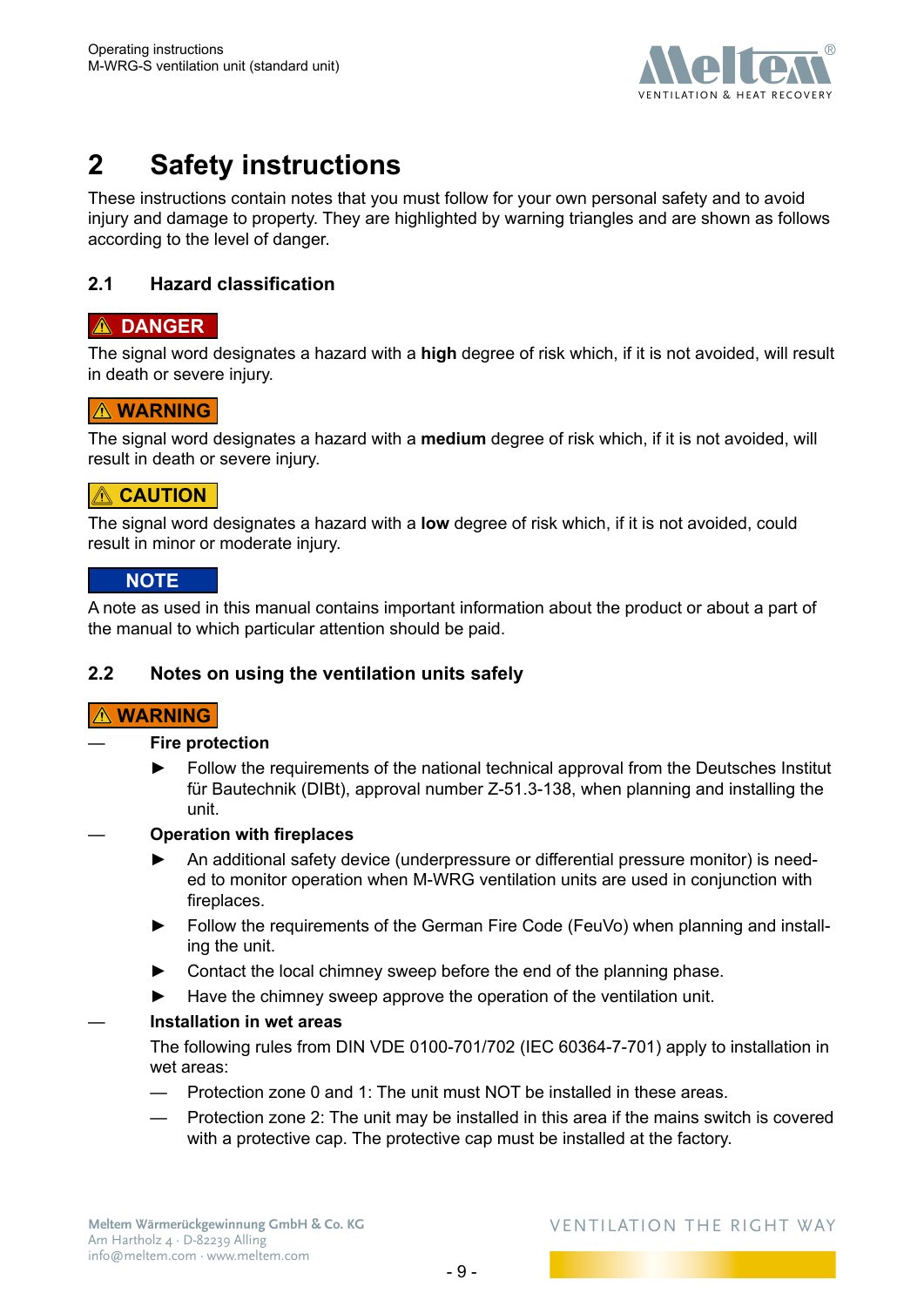

- ► You will need to include the mains switch protective cap (M-WRG-SN, part no. 5430) when you order the ventilation unit.
- Other zone: The unit may be installed in this area.

#### <span id="page-9-0"></span>— **Build-up of icicles and ice patches at low temperatures**

The heat recovery process in our ventilation units causes condensation. This condensation is dissipated to the outside via the exhaust air pipe. When external temperatures drop below 0 °C this can cause a build-up of icicles at the outer wall terminals and ice patches on the ground.

#### **CAUTION**

#### — **Starting and using the ventilation unit**

- ► Do not start up the ventilation unit until it is fully installed.
- ► Always make sure that the cover is closed and locked in place before using the ventilation unit.

#### **2.3 Notes on using the ventilation units**

— This unit may be used by children from 8 years old and by persons of restricted physical, sensory or mental abilities or persons lacking experience and knowledge if they are supervised or have been instructed in how to use the unit safely and understand the associated hazards. Do not allow children to play with the unit. Cleaning and user maintenance must not be carried out by children unless they are supervised.

► Follow the regulations applicable in your country concerning the age from which people may be permitted to operate the ventilation unit.

— The ventilation unit must always be freely accessible for operation and maintenance.

- ► Make sure that the ventilation unit is not blocked, obstructed or covered when the room is subsequently decorated and furnished, otherwise it cannot be used and it will not be possible to replace the filter.
- ► Make sure that the supply and extract air openings are not blocked, obstructed or covered when the room is subsequently decorated and furnished.

#### **2.4 Intended use**

- The ventilation unit is intended for supplying air to and extracting air from living and recreation rooms (bedrooms, playrooms, living rooms, bathrooms, basement workshops, offices, consulting rooms, etc.). The ventilation unit is installed in a perpendicular position in the external wall. Any different or more extensive usage will be regarded as contrary to the intended use.
- The intended use also includes compliance with all the notes in the operating instructions.
- The ventilation unit must not be operated without air filters.
- The ventilation unit's functions may be impaired or the unit may be damaged in rooms with a lot of dust (e.g. model-making) or corrosive gas emissions (e.g. blueprint shop, cleaning).
- For any use contrary to the intended use, Meltem Wärmerückgewinnung GmbH & Co. KG shall accept no liability for any damage that may occur and offers no warranty that the components will work perfectly and correctly.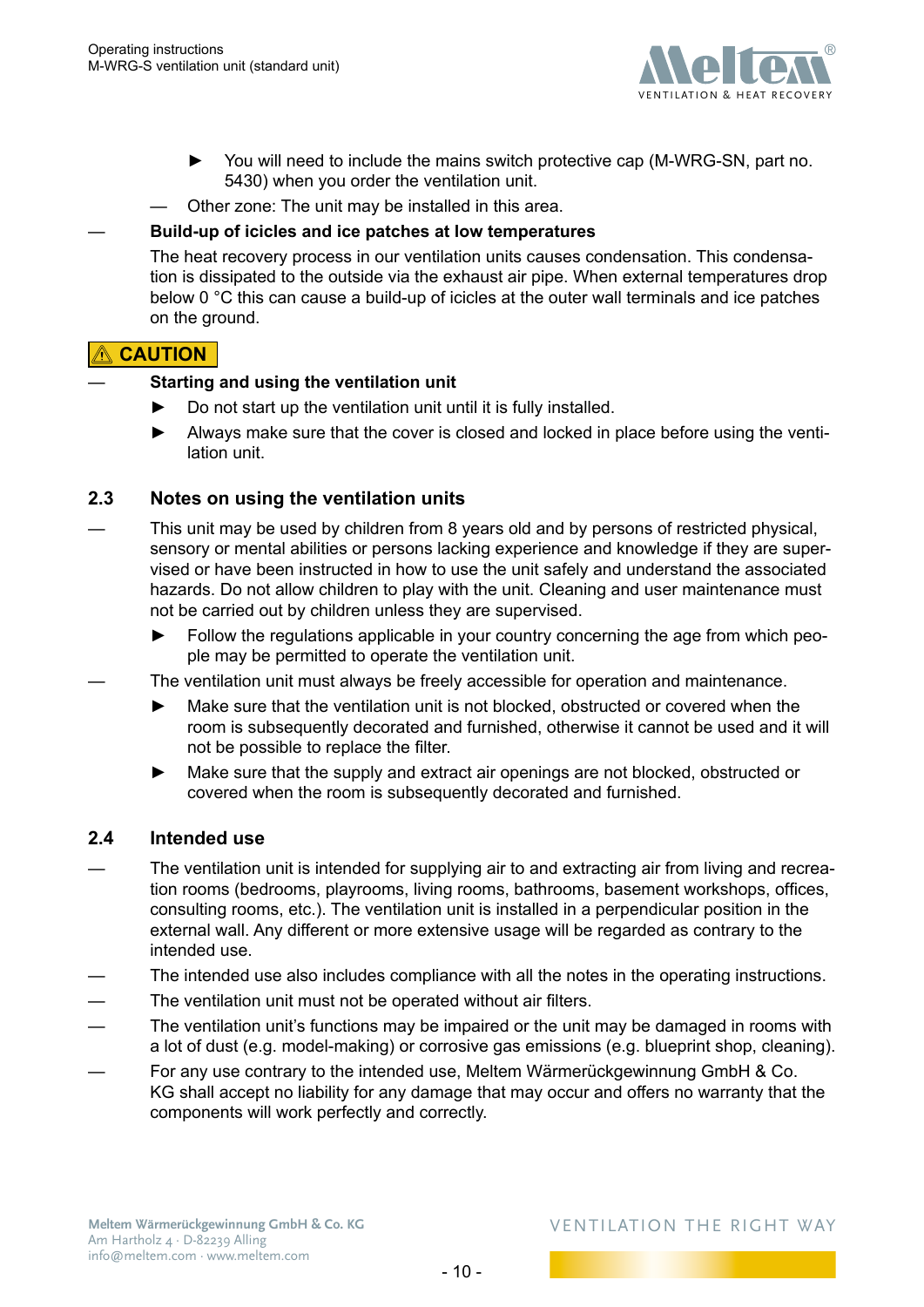

### <span id="page-10-0"></span>**3 Warranty and liability**

### **3.1 Warranty**

The following cases shall invalidate the warranty:

- The installation kit was not installed as described in the installation manual.
- The ventilation unit was not installed as described in the installation manual.
- Genuine parts/genuine air filters were not replaced with genuine parts.
- Unapproved changes were made to the installation kit or ventilation unit.
- Repairs were not carried out by Meltem or by an authorised specialist company.
- The ventilation unit was operated without air filters.
- The warranty does not cover wearing parts such as air filters.

#### **3.2 Liability**

The manufacturer's liability shall not apply in the following cases:

- The installation kit was not installed as described in the installation manual.
- The ventilation unit was not installed as described in the installation manual.
- Genuine parts/genuine air filters were not replaced with genuine parts.
- Unapproved changes were made to the installation kit or ventilation unit.
- Repairs were not carried out by Meltem or by an authorised specialist company.
- The ventilation unit was operated without air filters.



### **4 Dimensions**

<span id="page-10-1"></span>Fig. 3: Dimensions of the M-WRG-S ventilation unit, in millimetres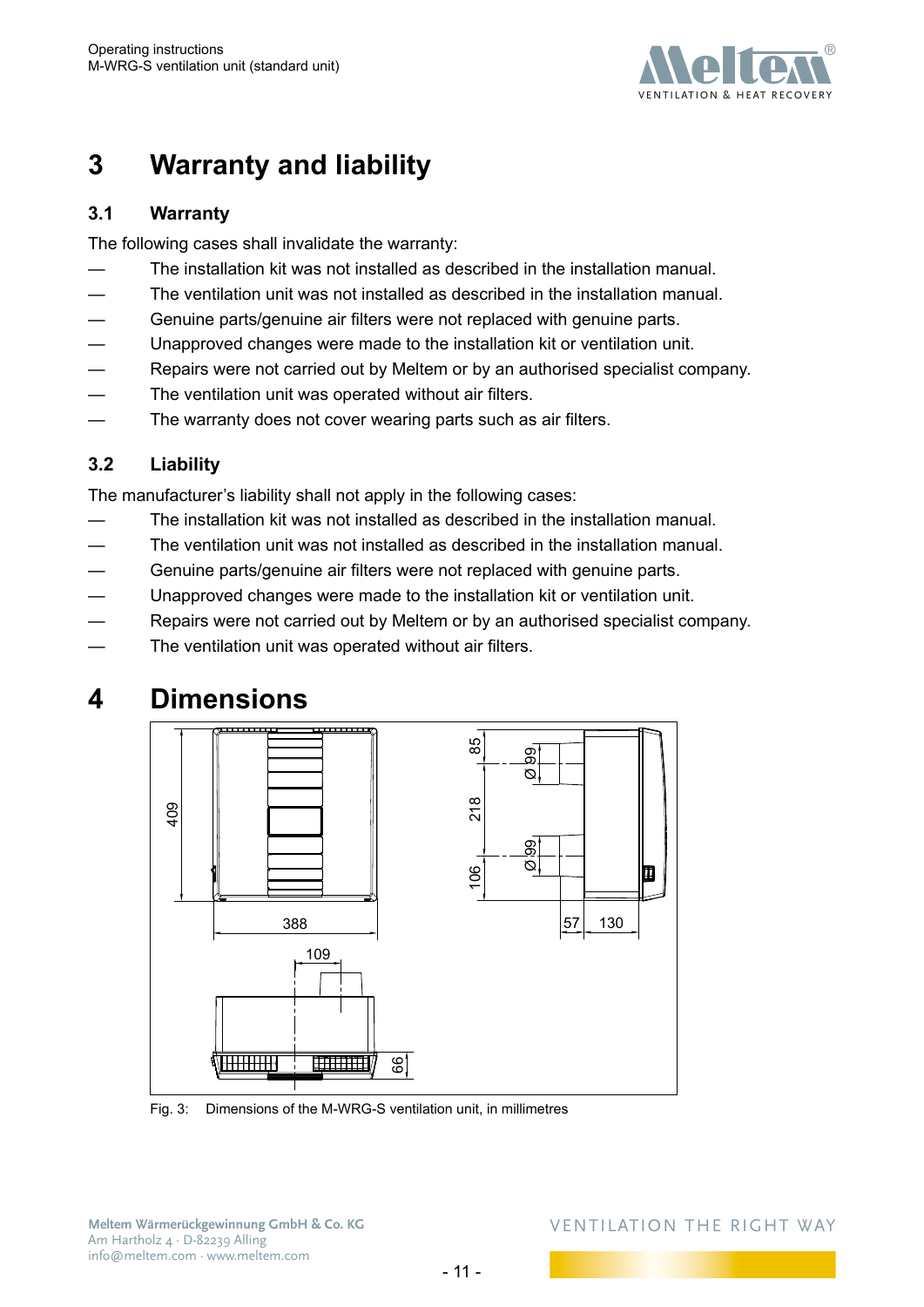

### <span id="page-11-0"></span>**5 Structure and function**

#### **5.1 Overview of the modules**

#### **5.1.1 Ventilation unit – cover attached**

| Item | <b>Designation</b>                                                      |
|------|-------------------------------------------------------------------------|
|      | Housing                                                                 |
| 2    | Cover                                                                   |
| 3    | Stepping switch for three power<br>levels + intensive ventilation level |
|      | Mains switch                                                            |



Fig. 4: Ventilation unit – cover attached



Fig. 5: Ventilation unit – cover removed



Fig. 6: Outer wall terminal

#### **5.1.2 Ventilation unit – cover removed**

| Item           | <b>Designation</b>                  |
|----------------|-------------------------------------|
| 1              | Supply air opening with air flap    |
| $\overline{2}$ | Supply air filter with filter cover |
| 3              | Intermediate plate                  |
| $\overline{4}$ | Network connection cover            |
| $\overline{5}$ | Supply air hood                     |
| 6              | Extract air filter with filter ring |
|                | Extract air opening with air flap   |

#### **5.1.3 Outer wall terminal**

| Item   Designation                  |  |  |
|-------------------------------------|--|--|
| Opening for drawing in outdoor air  |  |  |
| Opening for blowing out exhaust air |  |  |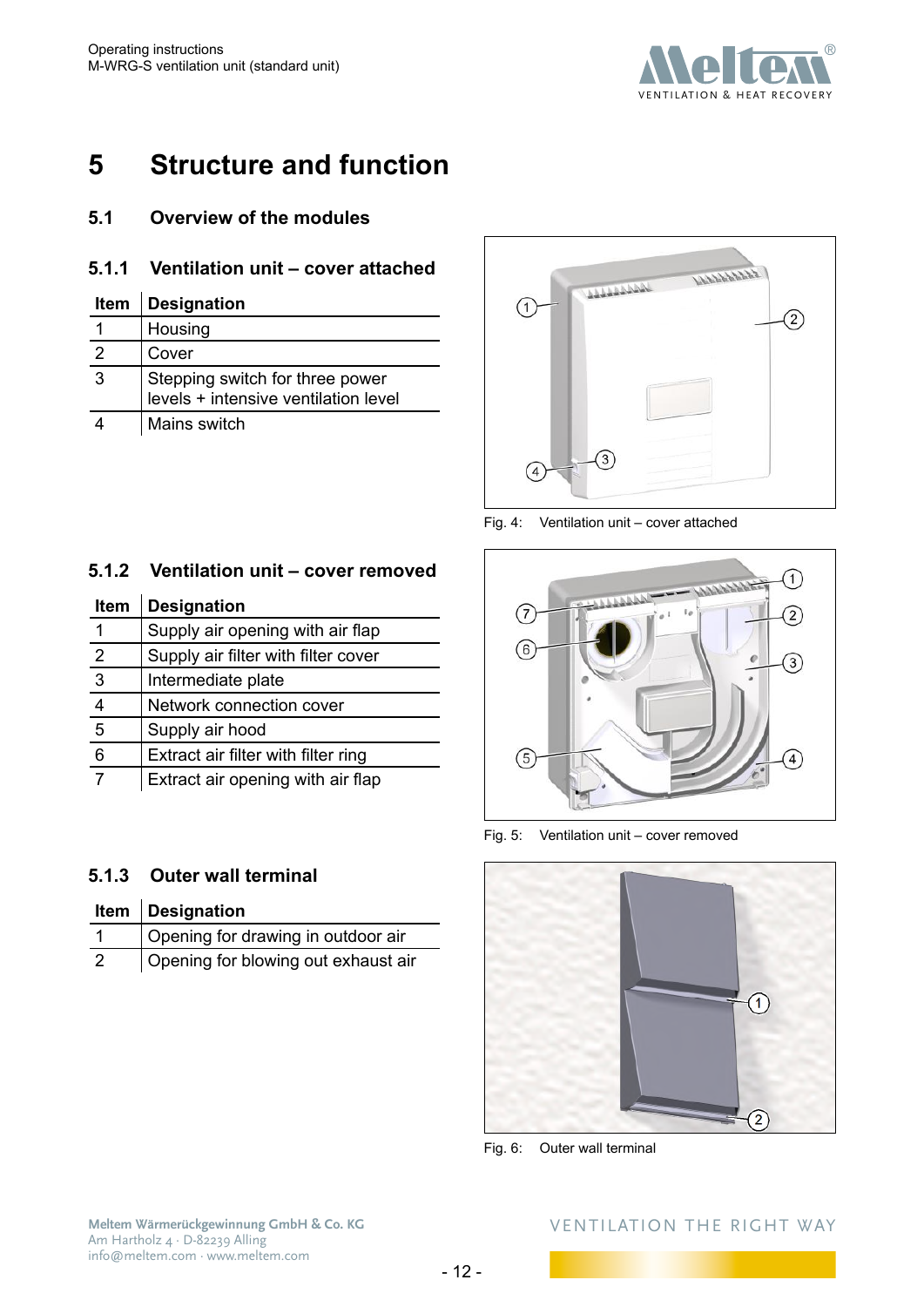

### <span id="page-12-0"></span>**5.2 Description of the functions**

#### **5.2.1 How the M-WRG ventilation unit works**

The supply air fan (item 5 in [Fig.](#page-12-1) 8) transports outdoor air (item 7 in [Fig.](#page-12-2) 7) through the supply air filter (item 2 in [Fig.](#page-12-1) 8) and cross-flow plate heat exchanger (item 3 in [Fig.](#page-12-1) 8) into the interior as supply air (item 4 in [Fig.](#page-12-1) 7). The extract air fan (item 4 in Fig. 8) extracts the extract air (item 3 in [Fig.](#page-12-2) 7) from the interior. In the extract air filter (item 1 in [Fig.](#page-12-1) 8), the extract air is cleaned, guided through the cross-flow plate heat exchanger and carried outside as exhaust air (item 8 in [Fig.](#page-12-2) 7).

The supply air and extract air fans each transport the same volume of air. The pressure in the interior remains practically constant.

| Item           | <b>Designation</b>     |
|----------------|------------------------|
|                | M-WRG ventilation unit |
| $\overline{2}$ | Internal wall side     |
| 3              | Extract air            |
| 4              | Supply air             |
| $\overline{5}$ | External wall side     |
| 6              | Outer wall terminal    |
| $\overline{7}$ | Outdoor air            |
| 8              | Exhaust air            |



Fig. 7: How the ventilation unit works

| ltem | <b>Designation</b>              |
|------|---------------------------------|
| 1    | Extract air filter              |
| 2    | Supply air filter               |
| 3    | Cross-flow plate heat exchanger |
| 4    | Extract air fan                 |
| 5    | Supply air fan                  |

<span id="page-12-2"></span><span id="page-12-1"></span>

Fig. 8: Components for air exchange

**Meltem Wärmerückgewinnung GmbH & Co. KG** Am Hartholz 4 · D-82239 Alling info@meltem.com · www.meltem.com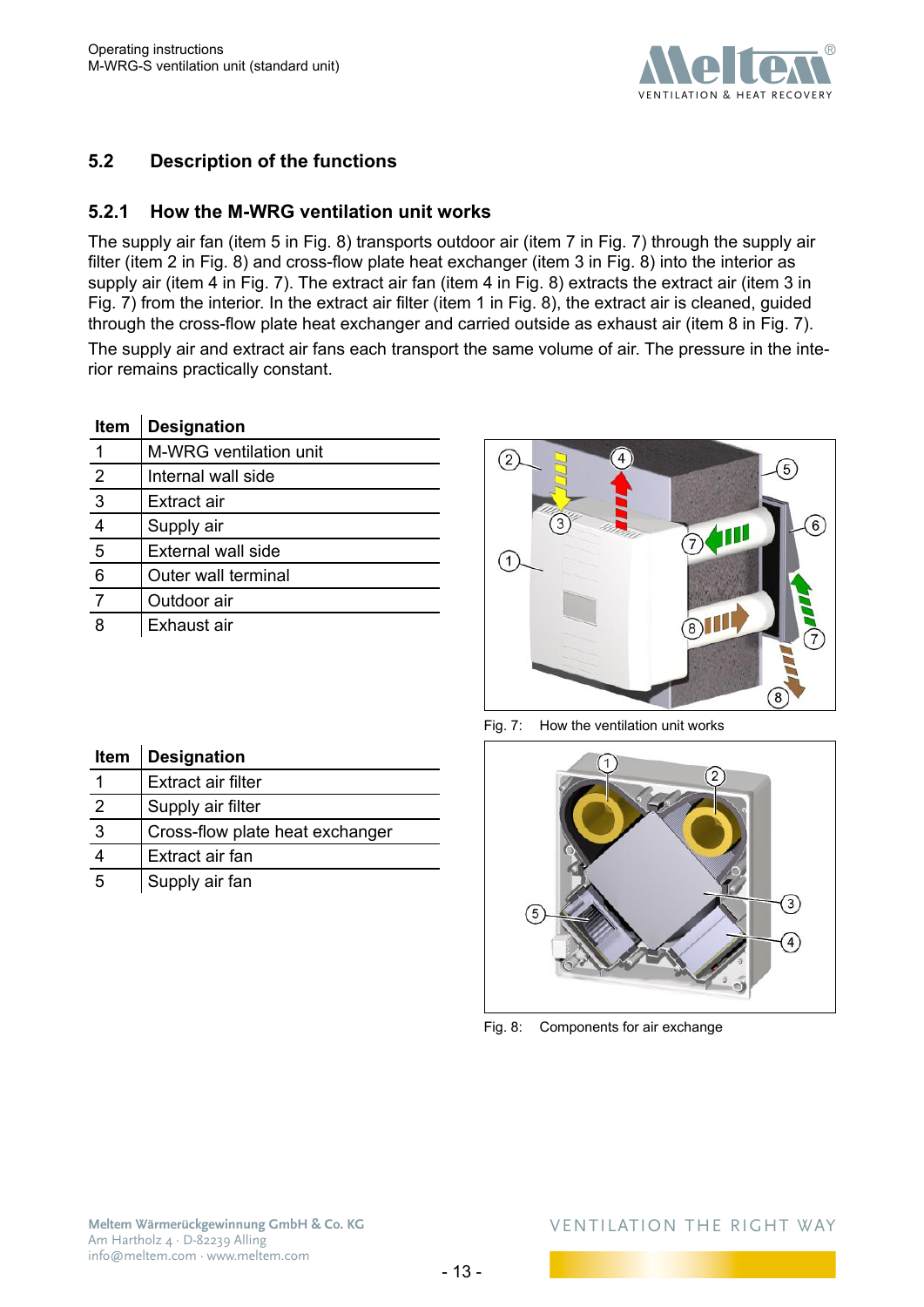

#### <span id="page-13-1"></span><span id="page-13-0"></span>**5.2.2 How the cross-flow plate heat exchanger works**

The warm extract air (item 5 in [Fig.](#page-13-2) 9) drawn in from the interior is routed through the chambers of the cross-flow plate heat exchanger (item 1 in [Fig.](#page-13-2) 9) and heats them.

The cooled extract air is carried to the outside as exhaust air (item 3 in [Fig.](#page-13-2) 9).

At the same time, the cold outdoor air that is drawn in (item 2 in [Fig.](#page-13-2) 9) is routed through the chambers of the cross-flow plate heat exchanger, which are separate from the extract air, and is heated. The separate chambers prevent the outdoor air and extract air from mixing.

The heated outdoor air is routed into the interior as supply air (item 4 in [Fig.](#page-13-2) 9).

| Item          | Designation                     |
|---------------|---------------------------------|
|               | Cross-flow plate heat exchanger |
| $\mathcal{P}$ | Outdoor air                     |
| 3             | Exhaust air                     |
|               | Supply air                      |
| 5             | Extract air                     |



<span id="page-13-2"></span>Fig. 9: How the cross-flow plate heat exchanger works

### <span id="page-13-3"></span>**6 Rules for correct usage**

#### **6.1 General**

 $\mathbf{r}$ 

- Run the ventilation unit in continuous operation. The constant ventilation creates a good and healthy atmosphere in the room.
- Adapt the air flow through the ventilation unit to take account of the air load created by cooking, washing, ironing, visitors, showers, sauna, etc.
- Set the ventilation unit so that the relative humidity ranges between 40 % and 65 %. People feel most comfortable within this range.

#### **6.2 Operation in high atmospheric humidity**

#### **NOTE**

► In the summer months, ventilate cellars and similar rooms only during the night. Otherwise condensation from the atmospheric humidity can cause damage due to damp on the cold walls.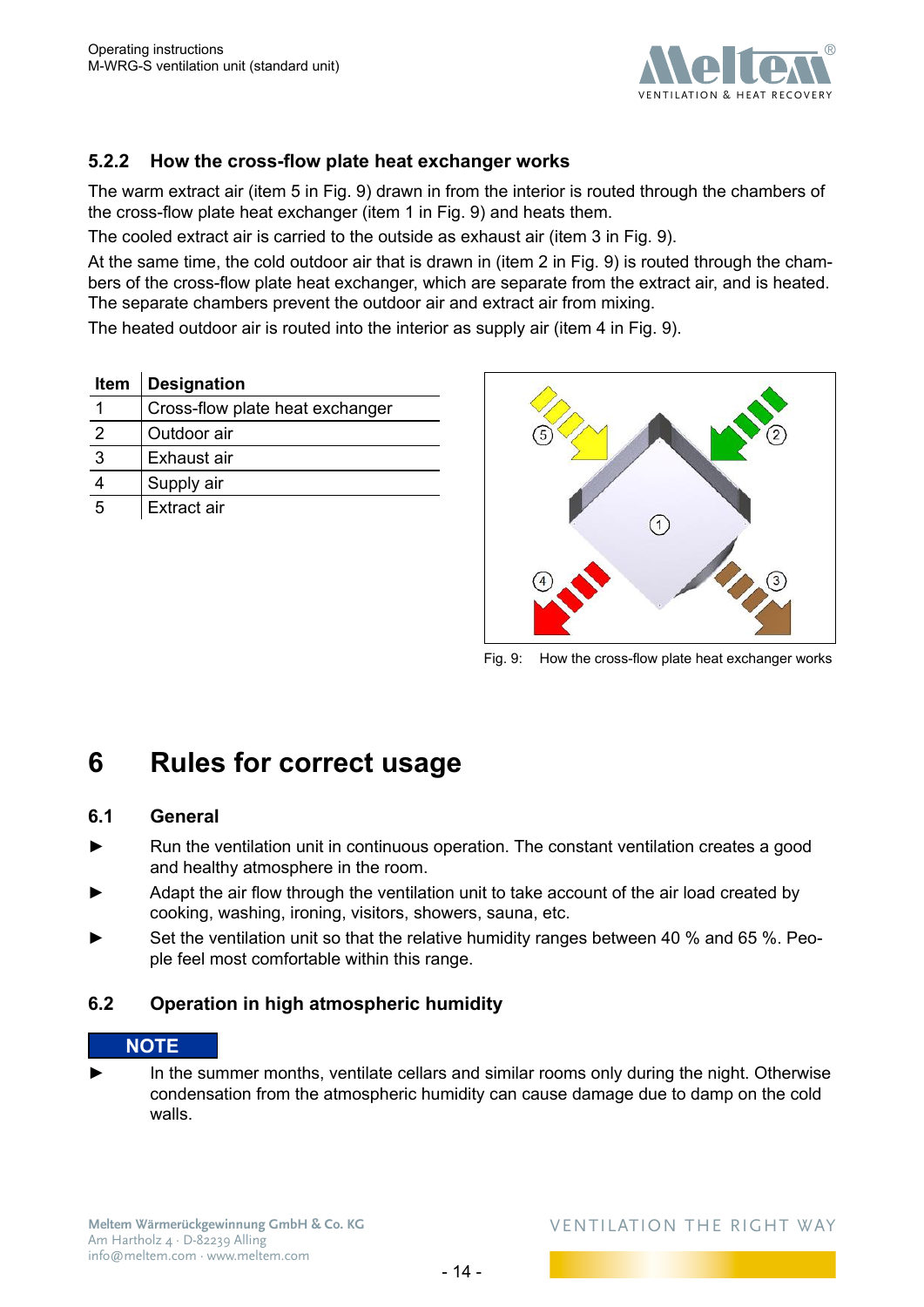

#### <span id="page-14-0"></span>**6.3 Operation at cold times of year**

#### **NOTE**

- During cold times of year, run the ventilation unit in continuous mode.
	- Energy-saving motors and an innovative controller ensure a very low power consumption, even in continuous mode (roughly 3.8 W at the lowest level).
	- Continuous removal of moisture from the interior is only guaranteed in continuous mode.
	- The condensate is only routed outside in continuous mode.
- In the following cases, run a 10-minute ventilation burst at maximum power level:
	- regularly if there is high atmospheric humidity in the interior
	- if you need to switch off the ventilation unit.
	- This will remove any condensate that is present in the ventilation unit.
- Maintain the temperature in bedrooms at 16 °C to 18 °C or more. This temperature is also more healthy for the people in the bedrooms. Do not run the ventilation unit at room temperatures below 15 °C, and particularly not at low external temperatures below -5 °C. Otherwise the ventilation unit will constantly activate the frost protection function or switch off altogether. The higher the interior temperature, the bigger the buffer for operating the ventilation unit and for heat recovery.

#### **6.4 Air filters**

- Never run the ventilation unit without air filters.
- ► Always use genuine Meltem filters. These are precisely matched to your M-WRG ventilation units, ensure minimal pressure losses and will ensure a long service life from your ventilation units.
- For hygiene reasons, replace both filter cartridges at least 1x every year, ideally before the period of cold weather.
- Observe the audible filter change indicator and replace the air filters as necessary.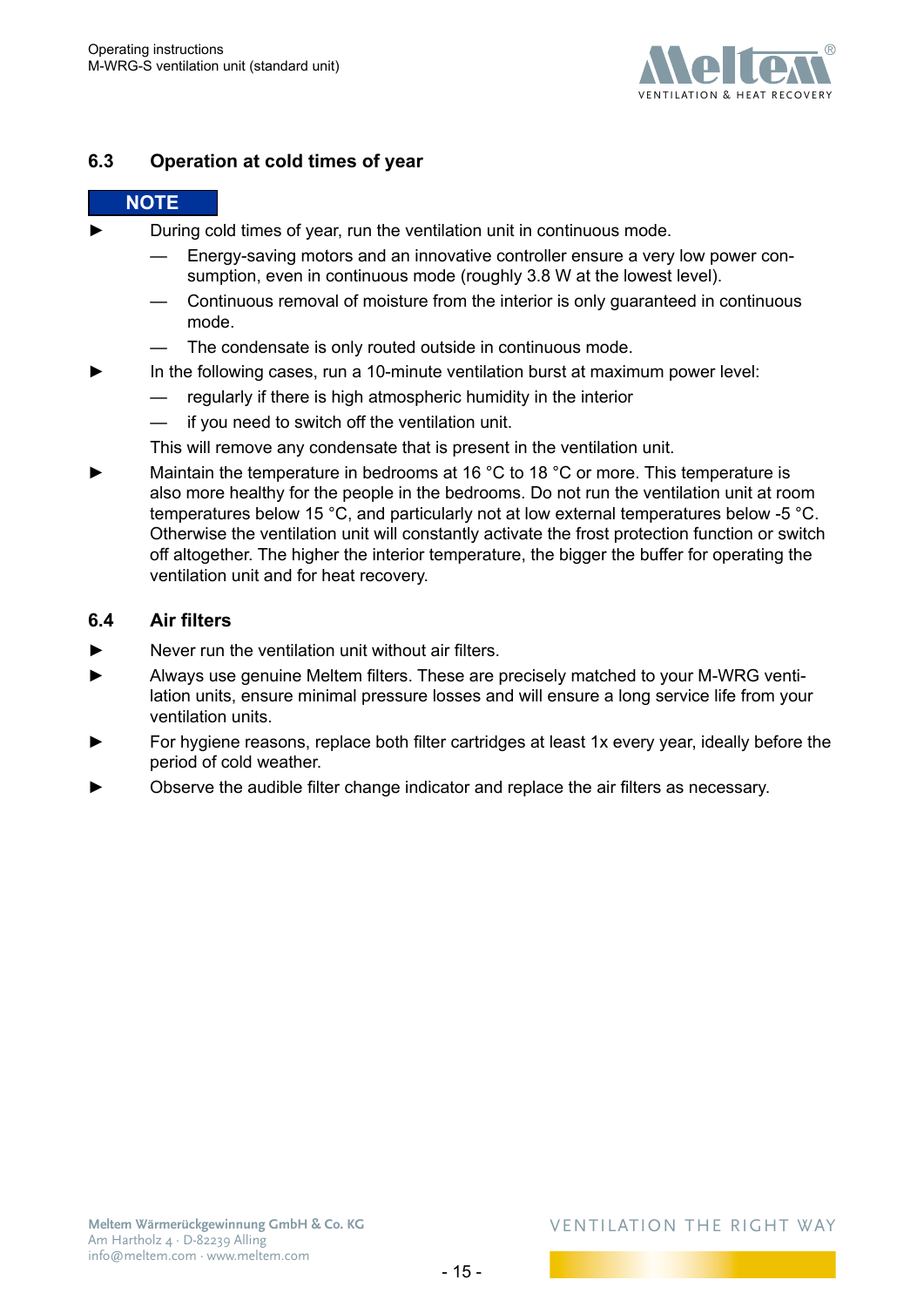

### <span id="page-15-0"></span>**7 Controls on the ventilation unit**

| <b>Item</b> | <b>Designation</b>                                                                                                                                                |
|-------------|-------------------------------------------------------------------------------------------------------------------------------------------------------------------|
|             | Mains switch<br>I = Ventilation unit "On"<br>$O =$ Ventilation unit "Off"                                                                                         |
| 2           | Stepping switch for 3 power levels:<br>Power level $I = 15$ m <sup>3</sup> /h<br>Power level $II = 30$ m <sup>3</sup> /h<br>Power level III = $60 \text{ m}^3$ /h |
|             | Intensive ventilation level:<br>Switching sequence $I-I-I = 100$ m <sup>3</sup> /h<br>$15 \text{ min}$                                                            |

<span id="page-15-1"></span>

Fig. 10: Controls on the ventilation unit

### **8 Starting up**

#### **8.1 Check ventilation unit before switching on for first time**

- Check the ventilation unit for damage.
- ► Check that the openings for extract air and supply air are unobstructed.

#### **8.2 Switch on the ventilation unit**

► Switch the ventilation unit on at the mains switch (item 1 in Fig. [10 on page](#page-15-1) 16). After approx. 10 s, the air flaps on the extract air and supply air openings open.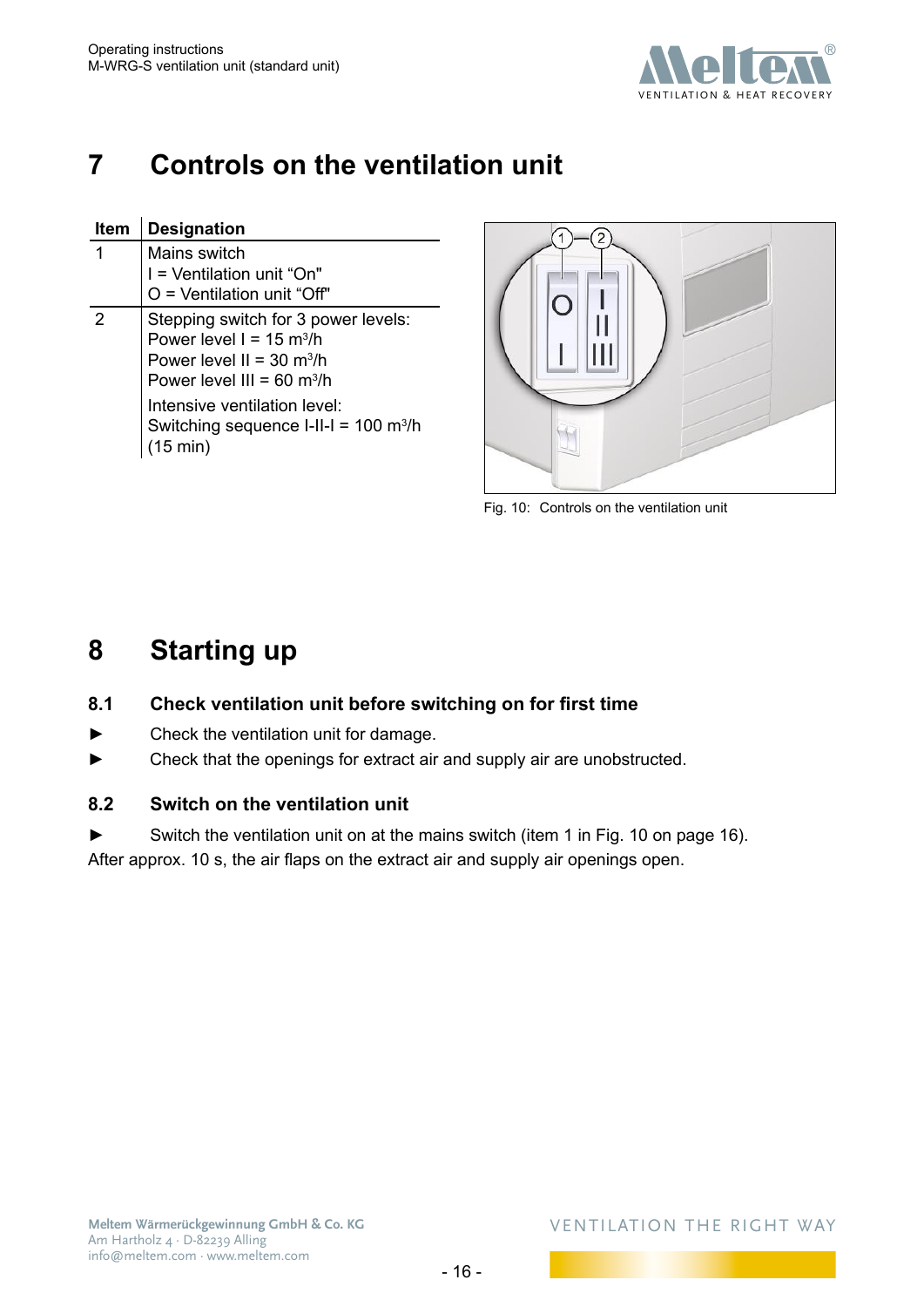

#### <span id="page-16-0"></span>**8.3 Check position of air flaps**

#### **NOTE**

- Check the position of the air flaps (see [Fig.](#page-16-2) 11 and Fig. 12) on the extract air and supply air openings.
	- Both air flaps will be closed if the ventilation unit is switched off or without power (see item 1 in [Fig.](#page-16-1) 11).
	- Both air flaps open when you switch on (see item 1 in [Fig.](#page-16-2) 12).



<span id="page-16-2"></span>

Fig. 11: Air flaps closed Fig. 12: Air flaps open

#### <span id="page-16-1"></span>**NOTE**

If the air flaps do not open fully after switching on for the first time or after a longer stoppage, follow the steps below:

- ► Switch the ventilation unit off.
- Wait at least 15 s.
- Switch the ventilation unit on again.

The air flaps should open fully. If this is not the case, repeat the above steps.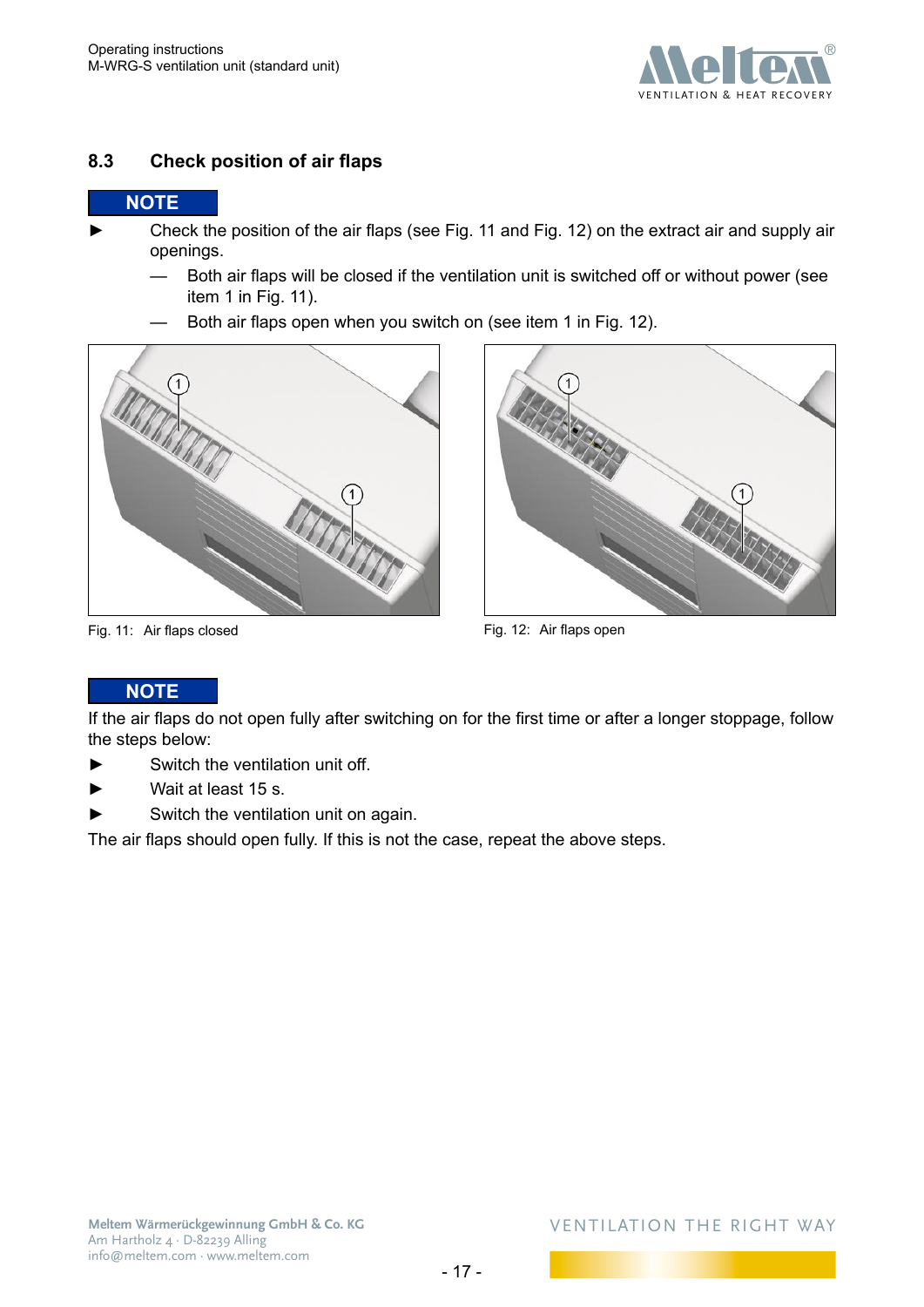

### <span id="page-17-0"></span>**9 Operating the ventilation unit**

#### **9.1 Set ventilation level on stepping switch**

Using the stepping switch (item 2 in Fig. [10 on page](#page-15-1) 16) for three power levels and a time-limited intensive ventilation level, you can select the required air flow.

| <b>Switch position</b>    | <b>Air flow</b>                                             |
|---------------------------|-------------------------------------------------------------|
|                           | $15 \text{ m}^3/h$                                          |
|                           | 30 $m^3/h$                                                  |
|                           | 60 $m^3/h$                                                  |
| Switching sequence I-II-I | 100 m <sup>3</sup> /h (intensive ventilation level, 15 min) |

#### **NOTE**

- Selecting switching sequence I-II-I on the stepping switch within two seconds results in 15 minutes of intensive ventilation at maximum power level (100 m3 /h). The ventilation unit then resumes operation at the previously set ventilation level.
- You can cancel intensive ventilation while it is running by selecting switching sequence I-II-I again.

#### **9.2 Frost protection function**

The ventilation unit is equipped with a frost protection function. In low outdoor temperatures, the ventilation unit automatically switches to frost protection mode.

► Do not switch the ventilation unit off in the winter. Note section "6 Rules for correct usage" [on page](#page-13-3) 14.

#### **How it works (extract from the national technical approval Z-51.3-138):**

To prevent the heat exchanger from icing up, there is a temperature sensor fitted on the exhaust air side for constantly monitoring the temperature. If the exhaust air temperature drops below 2 °C, the motor controller gradually changes the supply air and/or extract air volume flow according to the fan level so that the proportion of extract air is increased. This causes the temperature to rise on the exhaust air side. When an exhaust air temperature of 4 °C is maintained for a period of 3 minutes, the unit switches back to the previous operating state. If a temperature of 2 °C is not achieved on the exhaust air side, despite increasing the proportion of extract air, e.g. because the room has cooled down, the extract air and supply air fans are switched off. As soon as a value of 4 °C is identified at the exhaust air temperature sensor, Ventilation mode is resumed at the fan level that was set before it was switched off.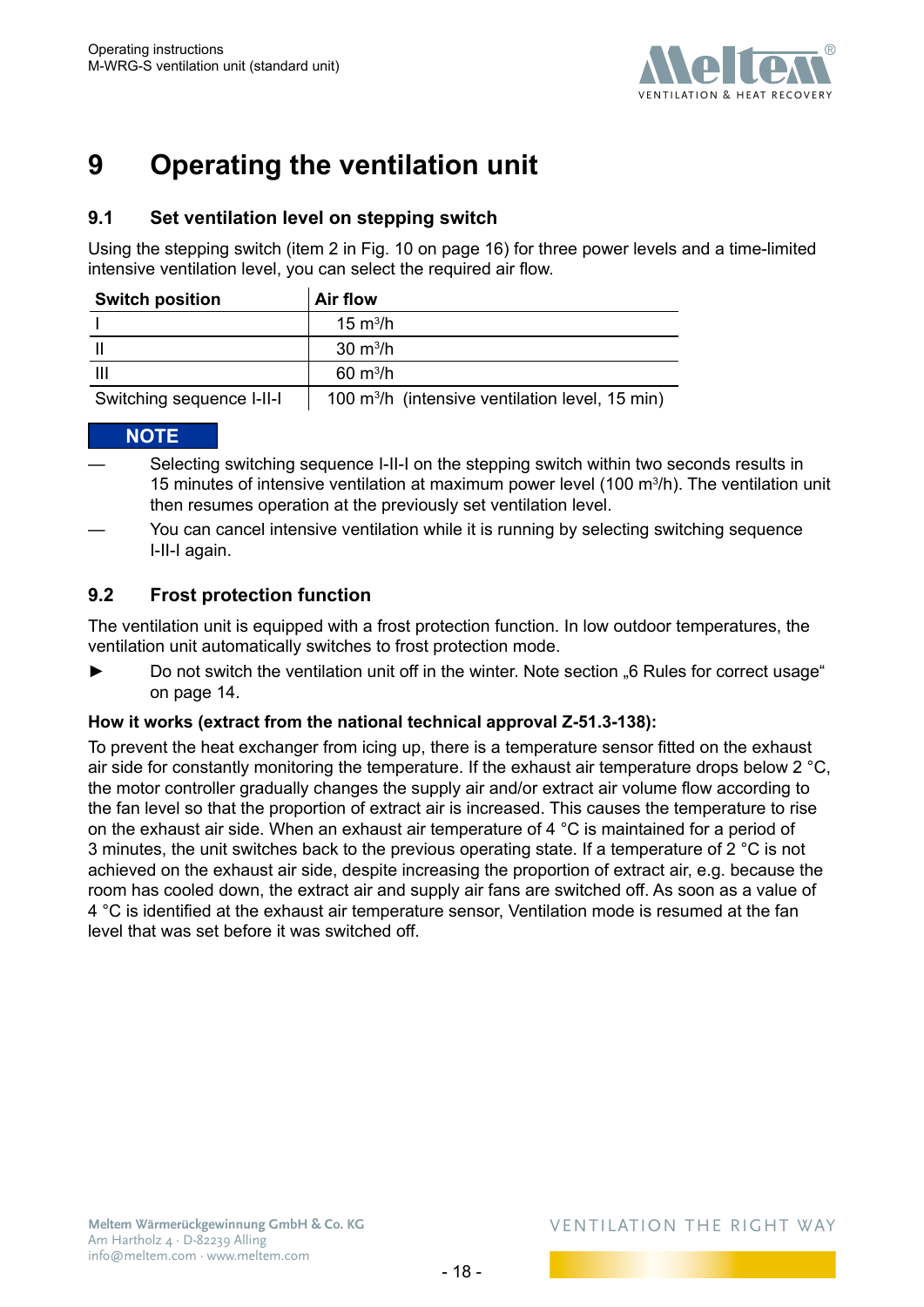

### <span id="page-18-0"></span>**10 Filter maintenance**

The ventilation unit monitors the level of soiling in the round filter cartridges and the time since the last filter change. If the air filters are dirty or were last changed more than one year ago, the pending filter change is signalled audibly.

As the time for the filter change approaches, the intervals between the audible warnings shorten over a period of two to three weeks. The filters must be changed when the warning signal occurs every hour and lasts for one second. This long warning period allows the user to order replacement filters in good time. No tools are needed to change the filters.

#### **10.1 Choice of filter**

| Part no. | <b>Designation</b> | <b>Filter type</b>                                    |                 | Filter class   Application                                         |
|----------|--------------------|-------------------------------------------------------|-----------------|--------------------------------------------------------------------|
| 5571     | M-WRG-FS           | Standard filter (for sup-<br>ply air and extract air) | IG4             | Normal use                                                         |
| 5572     | M-WRG-FA           | Allergy filter (for supply<br>air only)               | IF <sub>7</sub> | For people with allergies                                          |
| 5573     | M-WRG-FK           | Activated charcoal filter<br>(for supply air only)    | M6              | For outdoor air polluted by cars,<br>industry, domestic fuel, etc. |

There are several filter classes available for the M-WRG-S ventilation unit:

#### **10.2 Ordering filters**

Please contact your local or regional dealer for information on ordering filters. You will find the contact details on our website at [www.meltem.com](http://www.meltem.com) (or using the QR code on this page).



Go to www.meltem.com

#### **10.3 Changing the air filters**

#### <span id="page-18-1"></span>**NOTE**

- Always switch the ventilation unit off at the mains switch for the filter change. Otherwise the open air flaps will make it impossible to remove and insert the filter cartridges.
- Always replace air filters in pairs, at least once per year and ideally before the period of cold weather. The permeability of both air filters affects the efficiency and power consumption of the ventilation unit.
- In high levels of air pollution (e.g. from road traffic or industry, rooms with high dust levels) change the filters **every six months**.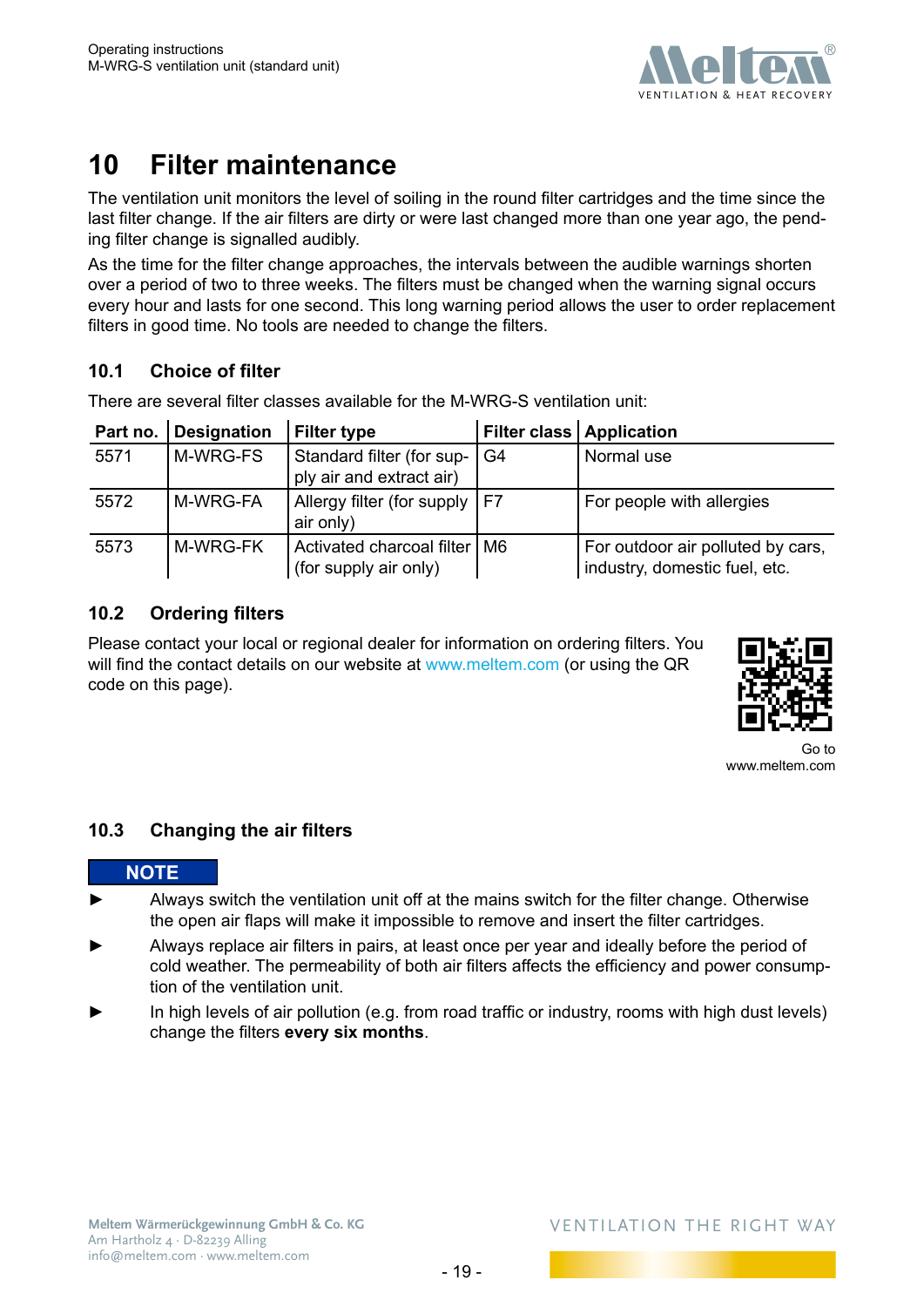

#### <span id="page-19-3"></span><span id="page-19-0"></span>**10.3.1 Remove cover from ventilation unit**

- ► Using both thumbs, press the two latches (item 1 in [Fig.](#page-19-1) 13) on the bottom of the ventilation unit. The cover will come away.
- At the same time, push your index fingers into the gap between the cover and housing, and lift the cover up from the housing.



Fig. 13: Remove cover from the ventilation unit

#### **10.3.2 Remove air filters**

- ► Turn the filter ring (item 1 in [Fig.](#page-19-2) 14) using the hand grip (item 2 in [Fig.](#page-19-2) 14) anti-clockwise until the arrow on the filter ring (item 3 in [Fig.](#page-19-2) 14) lines up with the arrow at the removal position (item 4 in [Fig.](#page-19-2) 14).
- Pull the filter ring together with the extract air filter out of the ventilation unit.
- Turn the filter cover (item 6 in [Fig.](#page-19-2) 14) using the hand grip (item 7 in [Fig.](#page-19-2) 14) anti-clockwise until the arrow (item 8 in [Fig.](#page-19-2) 14) on the filter cover lines up with the arrow at the removal position (item 9 in [Fig.](#page-19-2) 14).
- Pull the filter cover together with the supply air filter out of the ventilation unit.
- Detach the extract air filter from the filter ring.
- Detach the supply air filter from the filter cover.
- Clean the filter ring and filter cover with a damp cloth if they are dirty (see section [11\)](#page-21-1).

<span id="page-19-1"></span>

<span id="page-19-2"></span>Fig. 14: Remove air filters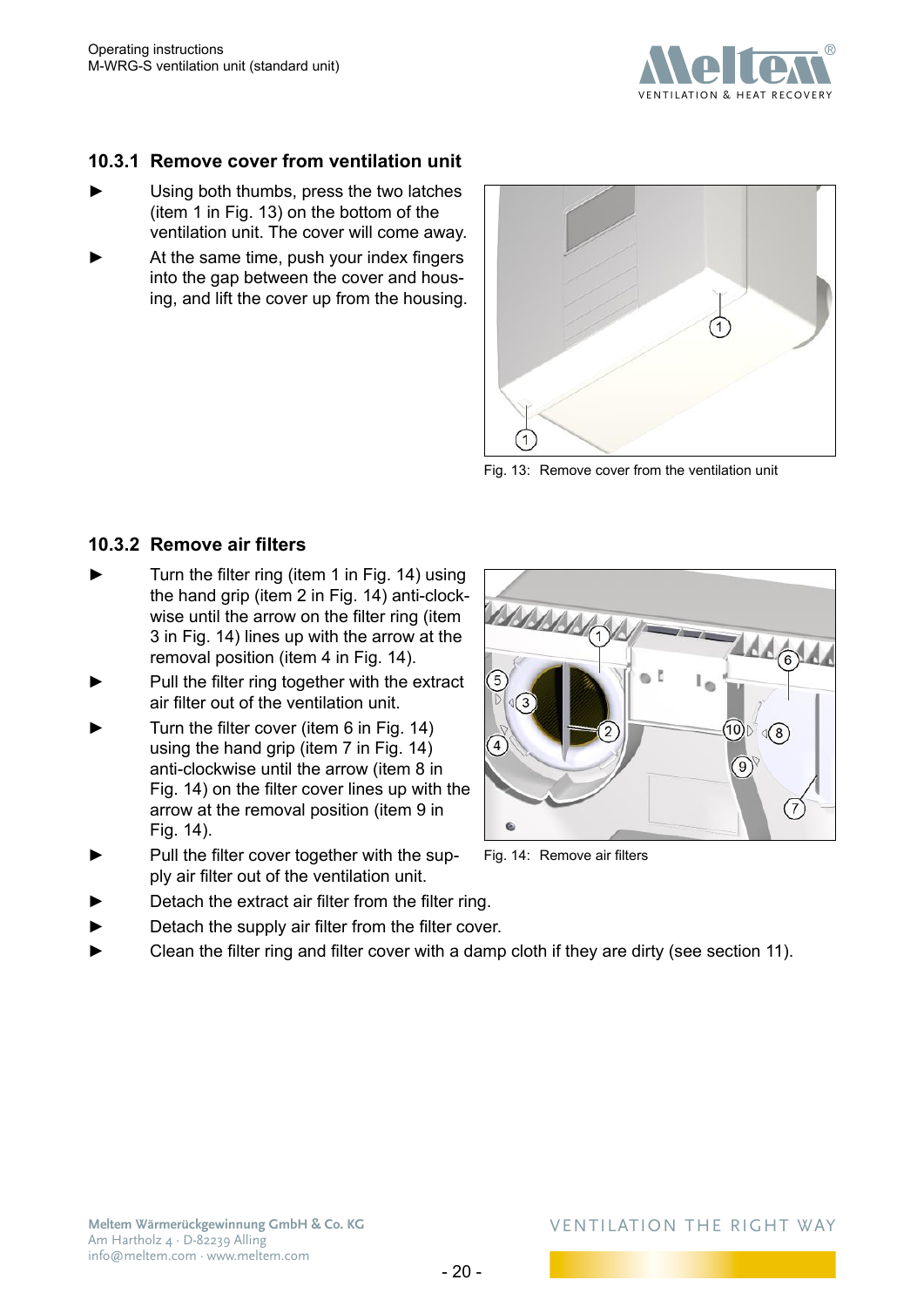

#### <span id="page-20-0"></span>**10.3.3 Insert new air filters**

- ► Carefully guide the extract air filter into the ventilation unit.
- Make sure that the air filter slides into the four retaining tabs (item 1 in [Fig.](#page-20-1) 15) on the back wall of the ventilation unit.
- Place the filter ring on the extract air filter. Make sure that the filter ring lies flat on the intermediate plate (item 2 in [Fig.](#page-20-1) 15).
- Make sure that the filter ring is oriented so that the arrow on the filter ring (item 3 in Fig. [14 on page](#page-19-2) 20) lines up with the arrow for the removal position (item 4 in Fig. [14 on page](#page-19-2) 20).

<span id="page-20-1"></span>

- Turn the filter ring clockwise until the arrow on the filter ring (item 3 in Fig. 14 on [page](#page-19-2) 20) lines up with the arrow for the locking position (item 5 in Fig. [14 on page](#page-19-2) 20). Fig. 15: Insert air filters
- Insert the new supply air filter. Repeat the steps described for the extract air filter.
- Check the position of the filter ring and filter cover. The hand grips must be vertical and the arrows on the filter ring and filter cover must line up with the arrows for the locking position (see Fig. [14 on page](#page-19-2) 20).

#### **NOTE**

- The ventilation unit will not work as well if the filter ring or filter cover is not inserted correctly.
- Allergy filters and activated charcoal filters may only be used as supply air filters.

#### **10.3.4 Attach cover to ventilation unit**

- Hold the cover (item 1 in [Fig.](#page-20-2) 16) of the ventilation unit with both hands and tilt the top edge of the cover towards the ventilation unit.
- Insert the tabs (item 2 in [Fig.](#page-20-2) 16) of the cover into the openings (item 3 in [Fig.](#page-20-2) 16) on the top of the ventilation unit.
- Lightly press the bottom edge of the cover against the ventilation unit until you hear the cover snap in place.

<span id="page-20-2"></span>

Fig. 16: Attach cover to ventilation unit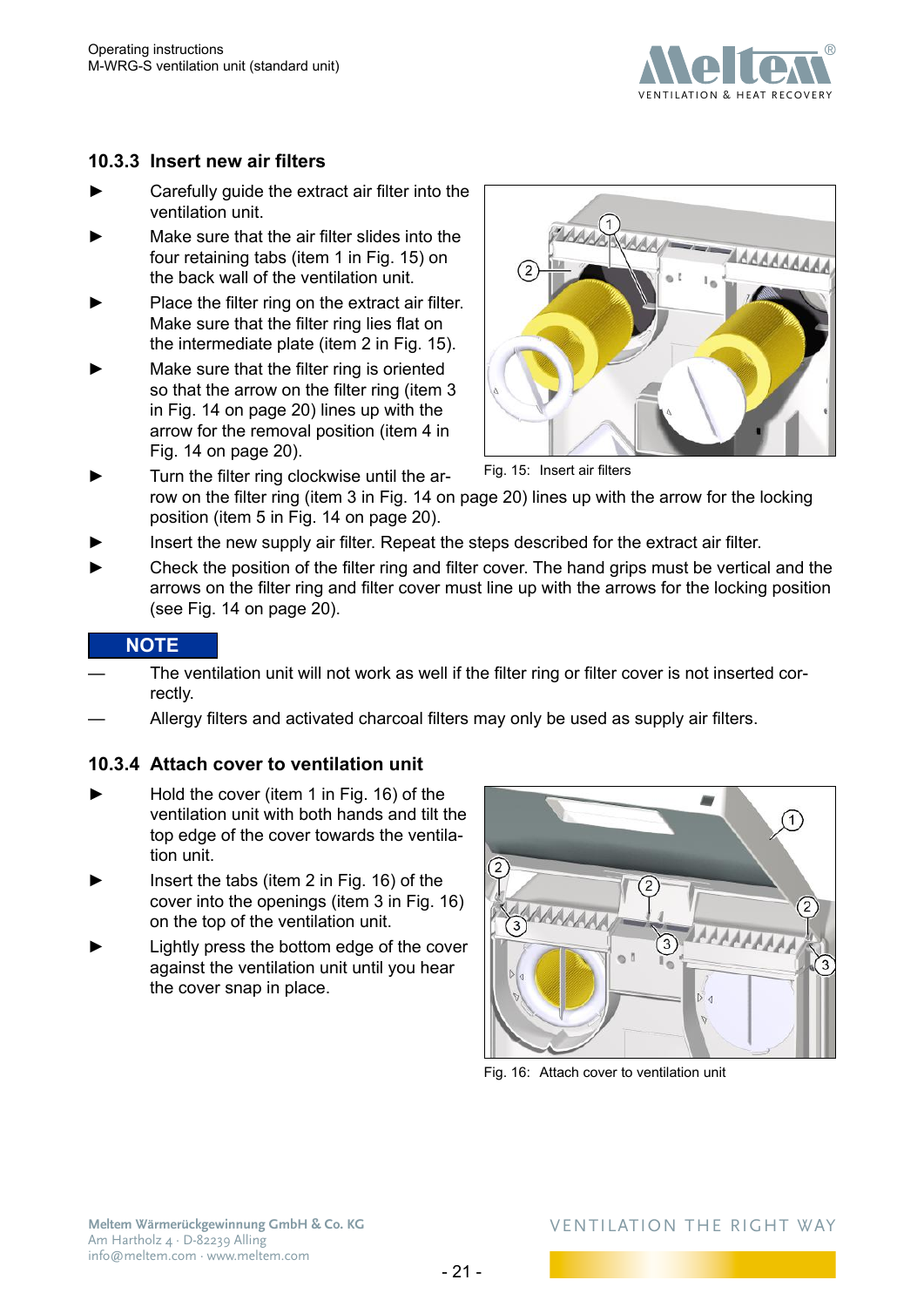

#### <span id="page-21-0"></span>**10.3.5 Reset filter change indicator**

After every filter change, the filter change indicator must be reset in order to restart monitoring of the period since the last filter change. The procedure is as follows:

- ► Within three seconds, select the ventilation levels **I-II-III-II-I** one after the other on the stepping switch (item 1 in [Fig.](#page-21-2) 17). The ventilation unit will beep as confirmation.
- Within three seconds, while the ventilation unit is beeping, again select the ventilation levels **I-II-III-II-I** one after the other on the stepping switch (item 1 in [Fig.](#page-21-2) 17). The ventilation unit will beep three times as confirmation. Monitoring of the period since the last filter change is now restarted.

<span id="page-21-2"></span>

Fig. 17: Reset filter change indicator

### <span id="page-21-1"></span>**11 Cleaning**

#### **WARNING**

- Switch off the power to the ventilation unit before cleaning.
- When cleaning, make sure that no moisture penetrates into the inside of the housing.
- Never use a high pressure cleaner, steam cleaner or steam jet.

The ventilation unit is made of high quality plastic and requires little care.

► Wipe the outer surfaces from time to time with a soft, damp cloth. Use mild soapy water. A commercially available plastic cleaner can be used for particularly stubborn dirt.

#### **NOTE**

Never use acidic, corrosive or abrasive cleaning agents.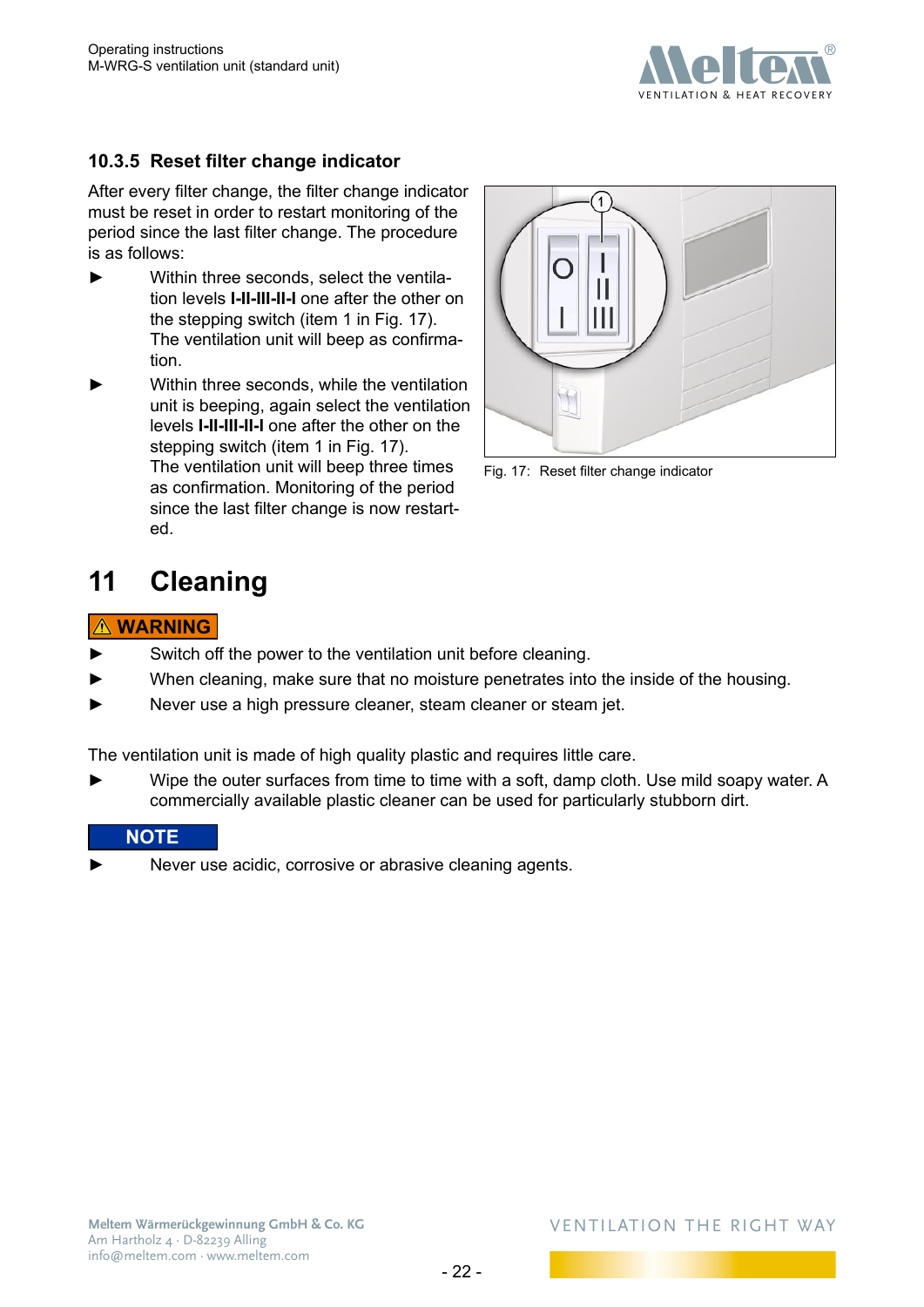

## <span id="page-22-0"></span>**12 Troubleshooting**

| Error                                                                         | Cause                                                                                                                           | Remedy                                                                                                                                        |  |
|-------------------------------------------------------------------------------|---------------------------------------------------------------------------------------------------------------------------------|-----------------------------------------------------------------------------------------------------------------------------------------------|--|
| Ventilation unit is not running                                               | Ventilation unit is in safe mode<br>after an EMC fault                                                                          | Switch the ventilation unit off,<br>wait 15 s, then switch on                                                                                 |  |
|                                                                               | Installation error                                                                                                              | Have the wiring checked by a<br>qualified electrician                                                                                         |  |
|                                                                               | Faulty switch, motor or control-<br>ler                                                                                         | Check by a qualified electrician                                                                                                              |  |
| Air flaps do not open after<br>switching on                                   | After a long stoppage or when<br>starting up for the first time, the<br>servomotor is not powered by<br>the electronic circuit. | Switch the ventilation unit off<br>and on again                                                                                               |  |
|                                                                               | Air flap range of motion is<br>blocked by foreign bodies<br>(plaster, polystyrene, etc.)                                        | Carefully remove the foreign<br>bodies, remove the cover if<br>necessary (see "10.3.1 Re-<br>move cover from ventilation<br>unit" on page 20) |  |
| Ventilation unit starts to beep<br>at intervals                               | Air filter is dirty or one-year<br>interval for filter changes is                                                               | Change air filters (see "10.3<br>Changing the air filters" on                                                                                 |  |
| The ventilation unit frequently<br>activates the frost protection<br>function | exceeded                                                                                                                        | page 19)                                                                                                                                      |  |